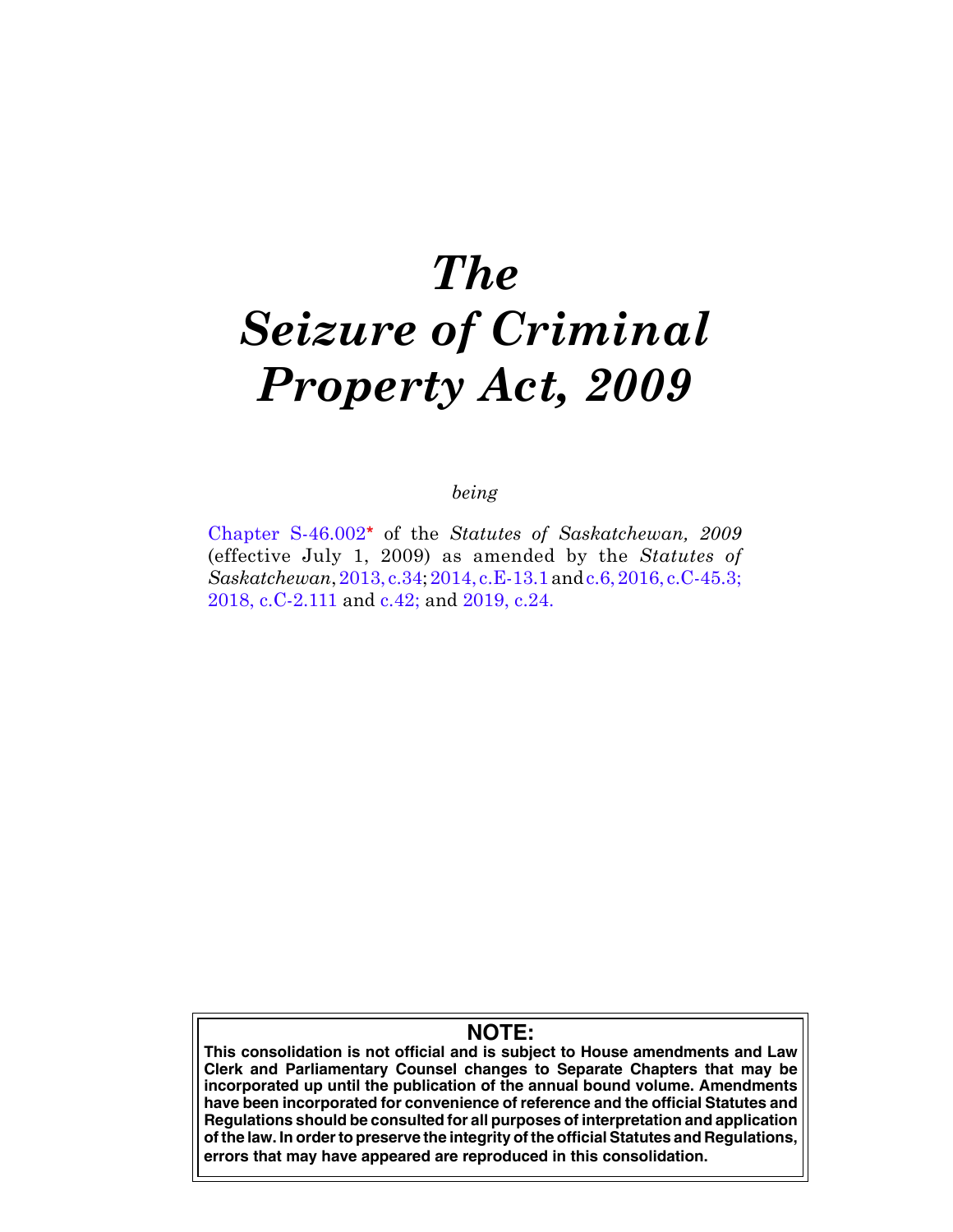# Table of Contents

# PART I

# **Preliminary Matters**

- 1 Short title
- 2 Interpretation

#### PART II **Forfeiture of Property**

- 3 Application
- 4 Notice of application re real property
- 5 Notice of application re personal property
- 6 Interim orders
- 7 Forfeiture order
- 8 Protection order
- 9 Protected holders of prior registered interests
- 10 Other persons entitled to protection order
- 10.01 Failure of respondent or defendant to comply

#### PART II.1

## **Administrative Forfeiture Proceedings**

- 10.1 Interpretation
- 10.2 Commencement of proceedings
- 10.3 Notice to interested persons
- 10.4 Public notice of administrative forfeiture proceedings
- 10.5 Agency to maintain possession of subject property
- 10.6 Disputing administrative forfeiture
- 10.7 Director's response to notice of dispute
- 10.8 Forfeiture
- 10.9 Failure to file notice of dispute

# PART III

# **Conduct of Proceedings**

- 11 Standard of proof
- 12 Proof of offences
- 13 Disclosure of interests
- 14 Presumption re proceeds of unlawful activity
- 15 Presumption for members of criminal organization
- 16 Presumption for instruments of unlawful activity
- 16.1 Presumption re community safety order
- 16.2 Presumption re vehicle-related offence
- 16.3 Presumption re firearm associated with gangs or terrorism
- 16.4 Presumption re sexual offence
- 17 Presumption re criminal organization offence
- 17.1 Proceedings by statement of claim
- 18 Appeal of order
- 19 Decision by Court of Appeal
- 20 No further appeal
- 21 No appeal of forfeiture order

# PART IV

# **Administration**

- 22 Director appointed
- 23 Director may collect information
- 23.1 Information from registered interest holders
- 24 Authorized disclosure
- 25 Reciprocal information exchange agreements
- 26 Agreements with other jurisdictions
- 26.1 Proceedings pursuant to agreements
- 27 Asset manager appointed
- 28 Powers of asset manager
- 29 Power of sheriff to seize forfeited property

#### PART V

# **Criminal Property Forfeiture Fund**

- 30 Criminal property forfeiture fund established
- 31 Investments of fund
- 32 Powers of minister re fund
- 33 Treasury Board orders and directives
- 34 Use of fund

#### PART VI **General**

- 35 Other remedies reserved
- 35.1 Limitation of proceedings
- 36 No interest in property
- 37 *The Escheats Act* does not apply
- 38 Director not compellable as witness
- 38.1 Evidence based on information and belief
- 39 Immunity
- 40 Regulations

#### PART VII **Repeal, Consequential and Coming into Force**

- 41 S.S. 2005, c.S-46.001 repealed
- 42 S.S. 2004, c.T-18.1, section 186 amended
- 43 Coming into force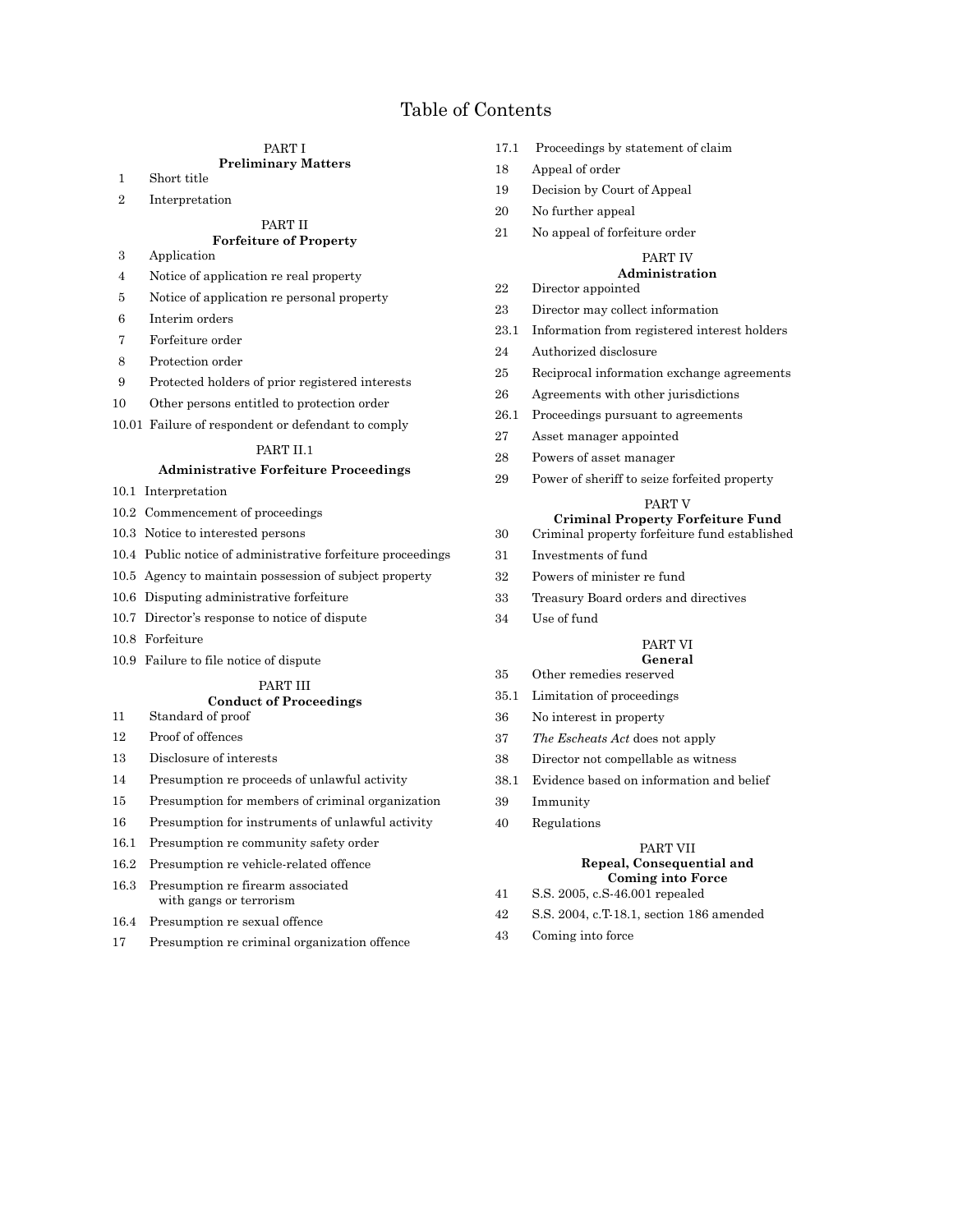# **CHAPTER S-46.002**

# An Act respecting the Forfeiture of Property Acquired by or Used in Criminal Activities and making a related amendment to *The Traffic Safety Act*

# PART I

# **Preliminary Matters**

**Short title**

**1** This Act may be cited as *The Seizure of Criminal Property Act, 2009*.

# **Interpretation**

**2** In this Act:

(a) **"asset manager"** means the asset manager appointed pursuant to section 27 and includes any deputy asset manager;

(a.1) **"business day"** means a day other than a Saturday, Sunday or holiday;

(b) **"court"** means the Court of Queen's Bench;

(c) **"criminal organization"** means a criminal organization as defined in the *Criminal Code*;

(d) **"criminal organization offence"** means a criminal organization offence as defined in the *Criminal Code*;

(e) **"Crown"** means, except in clause 9(1)(f), the Crown in right of Saskatchewan;

(e.1) **"defendant"** means, in the case of an application pursuant to this Act brought by statement of claim, the person named as defendant in the statement of claim and includes, for the purposes of section 6, a possible defendant;

(f) **"director"** means the director appointed pursuant to section 22 and includes any deputy director;

(g) **"forfeiture order"** means an order made pursuant to section 7;

(h) **"fund"** means the criminal property forfeiture fund established pursuant to section 30;

(i) **"instrument of unlawful activity"** means property that:

(i) has been used to engage in unlawful activity that, in turn, resulted in or was likely to result in or was intended to result in the acquisition or production of property or in bodily harm to a person; or

(ii) is likely to be used to engage in unlawful activity that, in turn, would be likely to or is intended to result in the acquisition or production of other property or in bodily harm to a person;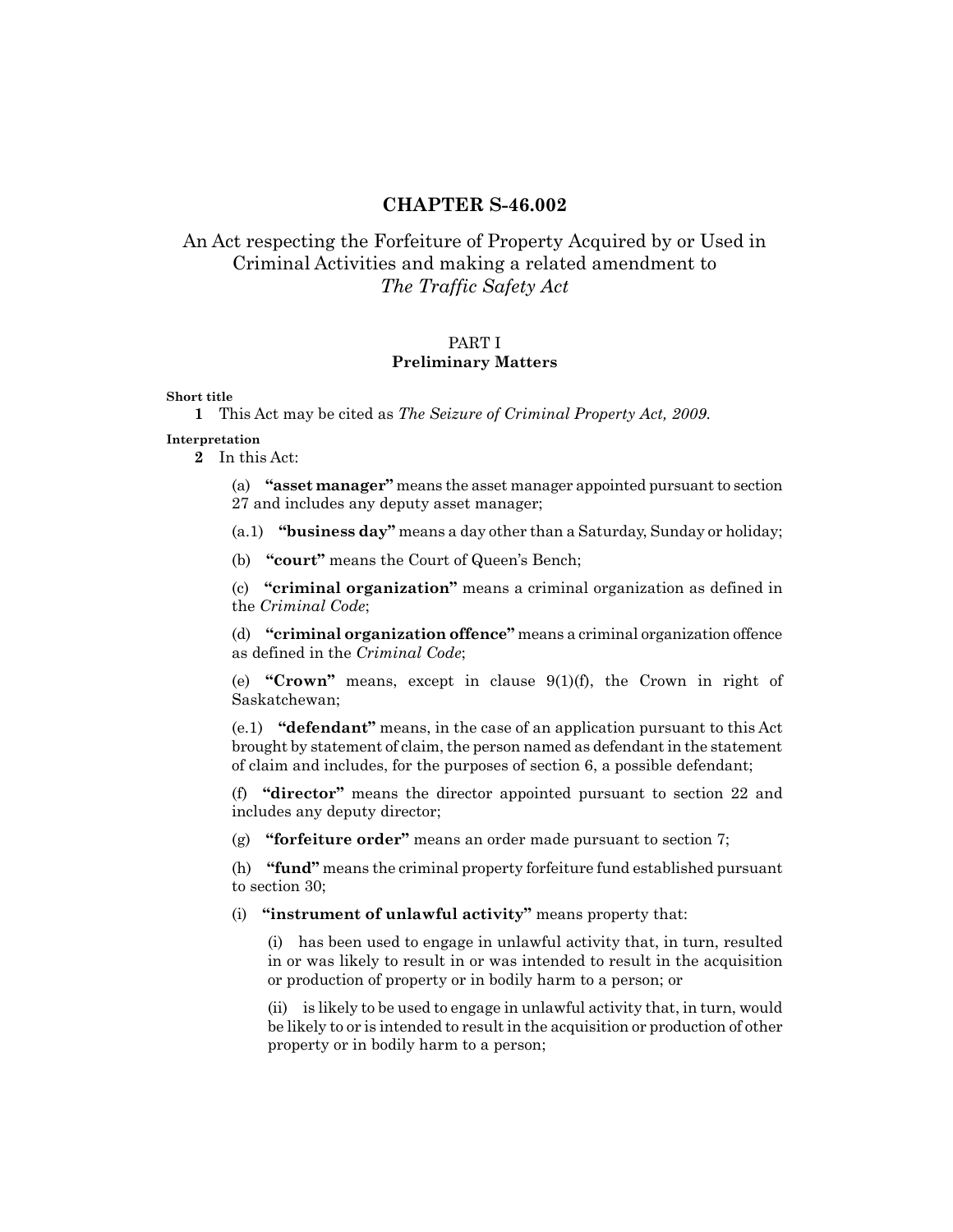(j) **"land titles registry"** means the land titles registry as defined in *The Land Titles Act, 2000*;

(k) **"minister"**, except where otherwise provided in section 34, means the member of the Executive Council to whom for the time being the administration of this Act is assigned;

(k.1) **"ministry"** means the ministry over which the minister presides;

(l) **"personal property"** means personal property as defined in *The Personal Property Security Act, 1993*;

(m) **"personal property registry"** means the personal property registry continued pursuant to section 42 of *The Personal Property Security Act, 1993*;

- (n) **"prescribed"** means prescribed in the regulations;
- (o) **"prior registered interest"** means:

(i) with respect to real property, an interest that was registered against the property in accordance with *The Land Titles Act, 2000* or any former *Land Titles Act* before an interest based on an application for forfeiture was registered pursuant to section 4; and

(ii) with respect to personal property, a security interest that was registered against the property in accordance with *The Personal Property Security Act, 1993* or any former *Personal Property Security Act* before notice of an application for forfeiture was registered pursuant to section 5 or notice of commencement of administrative forfeiture proceedings was registered pursuant to subsection 10.2(2);

(p) **"proceeds of unlawful activity"** means:

(i) property acquired directly or indirectly, in whole or in part, as a result of unlawful activity, whether the property was acquired before or after the coming into force of this Act; and

(ii) an increase in the value of property, or a decrease in a debt obligation secured against property, if the increase or decrease resulted directly or indirectly from unlawful activity;

(q) **"property"** means real or personal property, and includes any interest in real or personal property;

(r) **"protection order"** means an order made pursuant to section 8;

(s) **"Registrar of Titles"** means the Registrar of Titles appointed pursuant to section 6 of *The Land Titles Act, 2000*;

(t) **"respondent"** means, in the case of an application pursuant to this Act brought by notice of motion, the person named as respondent in the notice of motion and includes, for the purposes of section 6, a possible respondent;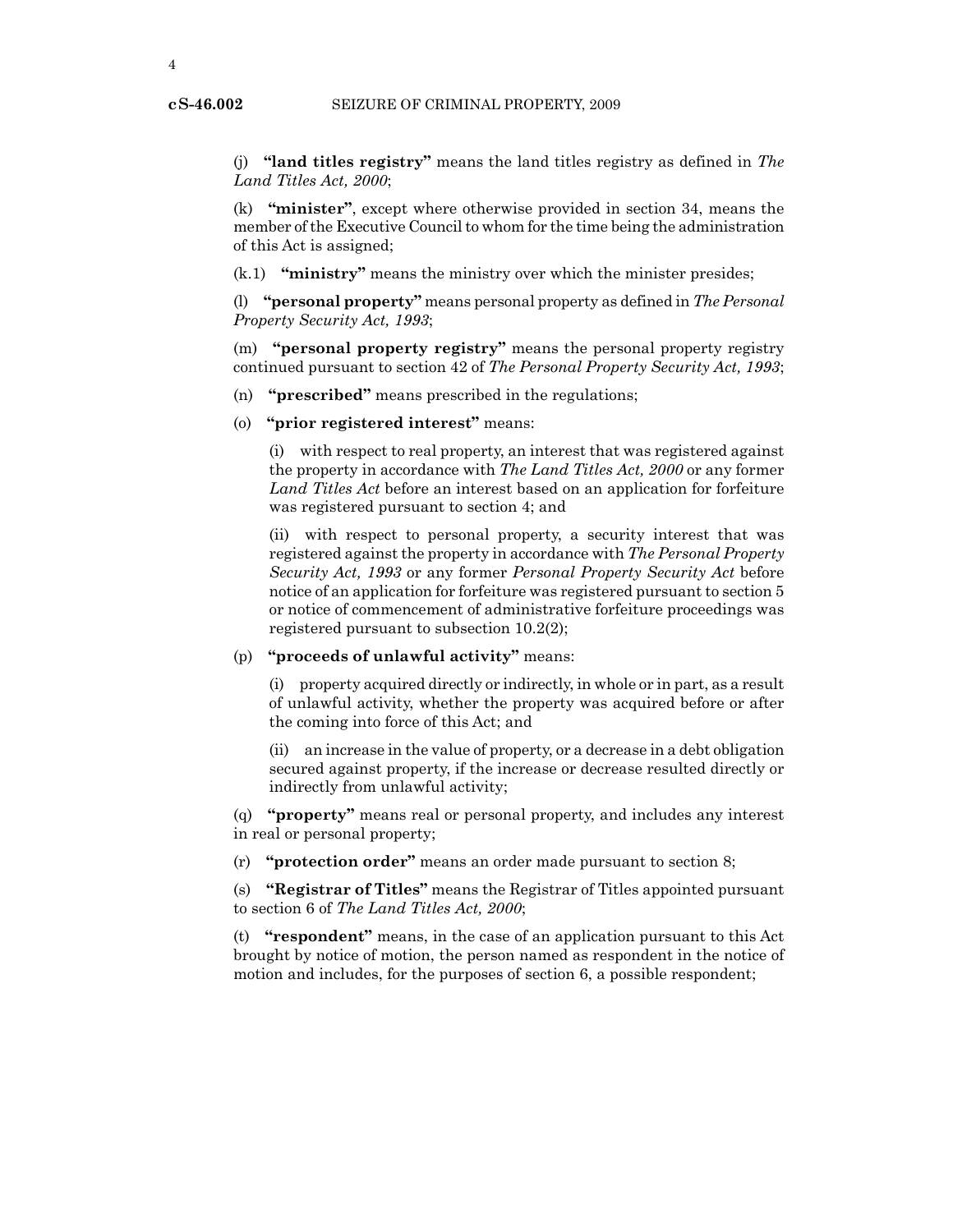(u) **"unlawful activity"** means an act or omission that is an offence pursuant to:

(i) an Act, an Act of any province or territory of Canada or an Act of the Parliament of Canada; or

(ii) an Act of a jurisdiction outside Canada, if a similar act or omission would be an offence pursuant to an Act or an Act of the Parliament of Canada if it were committed in Saskatchewan;

(v) **"victims' fund"** means the victims' fund continued pursuant to section 6 of *The Victims of Crime Act, 1995*.

> 2009, c.S-46.002, s.2; 2013, c.34, s.3; 2014, c.6, s.3.

# PART II **Forfeiture of Property**

## **Application**

**3**(1) The director may apply to the court for a forfeiture order if the director is satisfied that property is proceeds of unlawful activity or an instrument of unlawful activity.

(1.1) An application pursuant to this section may be made by way of notice of motion or statement of claim at the discretion of the director.

(2) The director may apply for a forfeiture order:

(a) with respect to property located anywhere in Saskatchewan; and

(b) at any judicial centre in Saskatchewan, regardless of where the property that is the subject of the application is located.

(3) An application for a forfeiture order must:

(a) describe the property for which the forfeiture order is sought with sufficient detail to make it readily identifiable; and

- (b) name the following as respondents or defendants, as the case may be:
	- (i) any person who is in possession of the property;
	- (ii) any person with a prior registered interest in the property;

(iii) any other person the director has reason to believe has an interest in the property.

(4) The director may claim costs and expenses incurred in bringing an application for a forfeiture order, including any costs and expenses incurred in any proceedings leading to the forfeiture, in accordance with the regulations.

2009, c.S-46.002, s.3; 2013, c.34, s.4.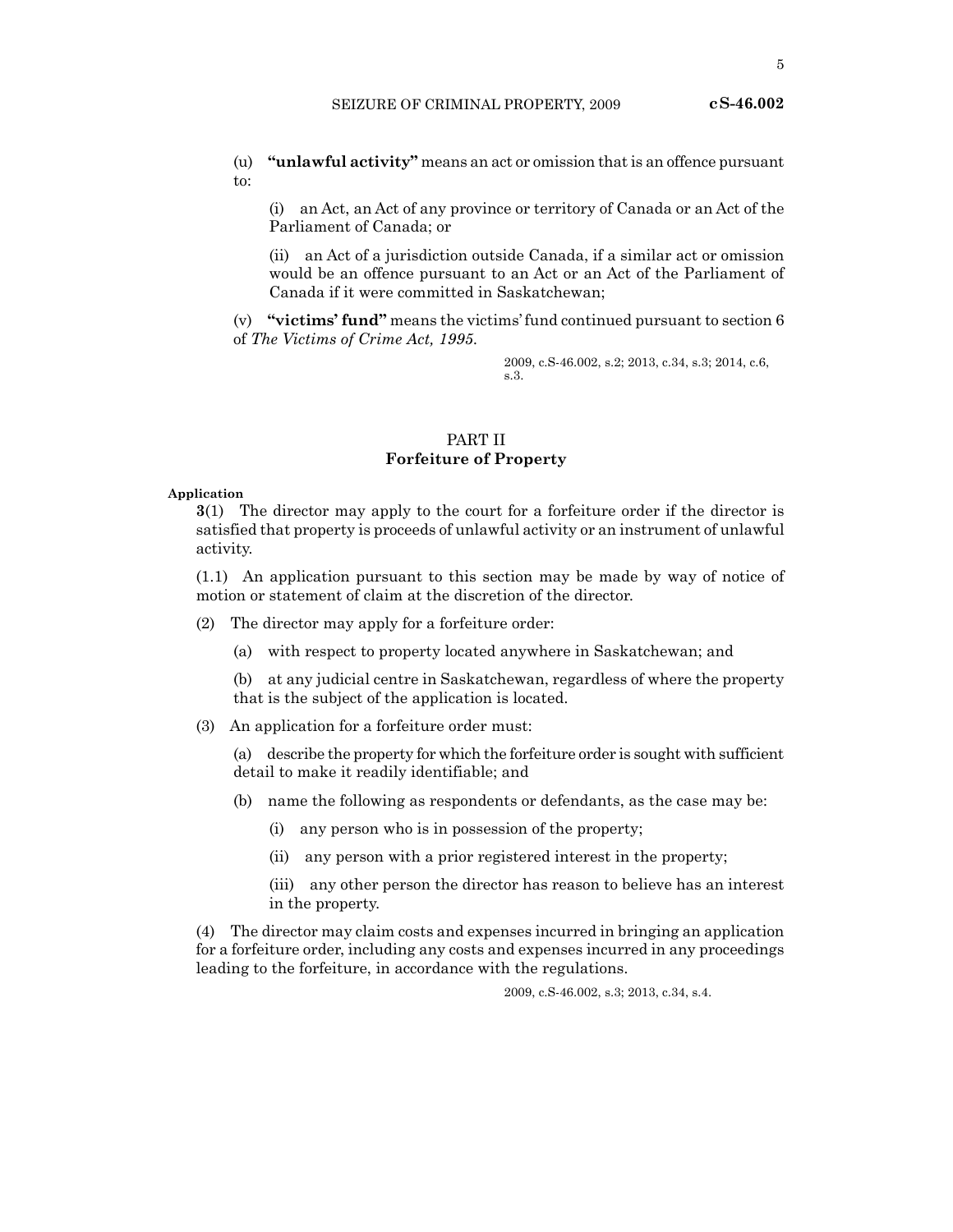# **Notice of application re real property**

**4**(1) After filing an application for a forfeiture order respecting real property, the director shall apply to the Registrar of Titles to register an interest based on the application against the affected title or interest in the land titles registry.

(2) An application pursuant to subsection (1) must be accompanied by a copy of the application for a forfeiture order containing the legal description of the land affected by the order.

(3) After an interest based on an application for a forfeiture order is registered, the director:

(a) may, at any time, apply to the Registrar of Titles to discharge the registration of the interest; and

(b) shall apply to the Registrar of Titles to discharge the registration of the interest if the application is dismissed or discontinued.

(4) The registration of an interest may be discharged pursuant to subsection (3) with respect to:

(a) all of the titles or interests described in the application for a forfeiture order; or

(b) any portion of the titles or interests described in the application for a forfeiture order.

(5) Without limiting the generality of section 39, no action lies or shall be commenced against the director for any loss or damage suffered by any person by reason of:

- (a) the registration of an interest pursuant to this section;
- (b) the amendment of an interest pursuant to this section;
- (c) the failure of the director:
	- (i) to register an interest pursuant to this section; or
	- (ii) to discharge an interest pursuant to this section.

(6) An application for a forfeiture order respecting real property filed by the director is valid notwithstanding any failure to comply with this section.

2009, c.S-46.002, s.4.

# **Notice of application re personal property**

**5**(1) After filing an application for a forfeiture order respecting personal property, the director shall register a notice of the application against the property in the personal property registry.

(2) An application pursuant to subsection (1) must be made by submitting a financing statement for registration in the personal property registry in accordance with *The Personal Property Security Act, 1993*.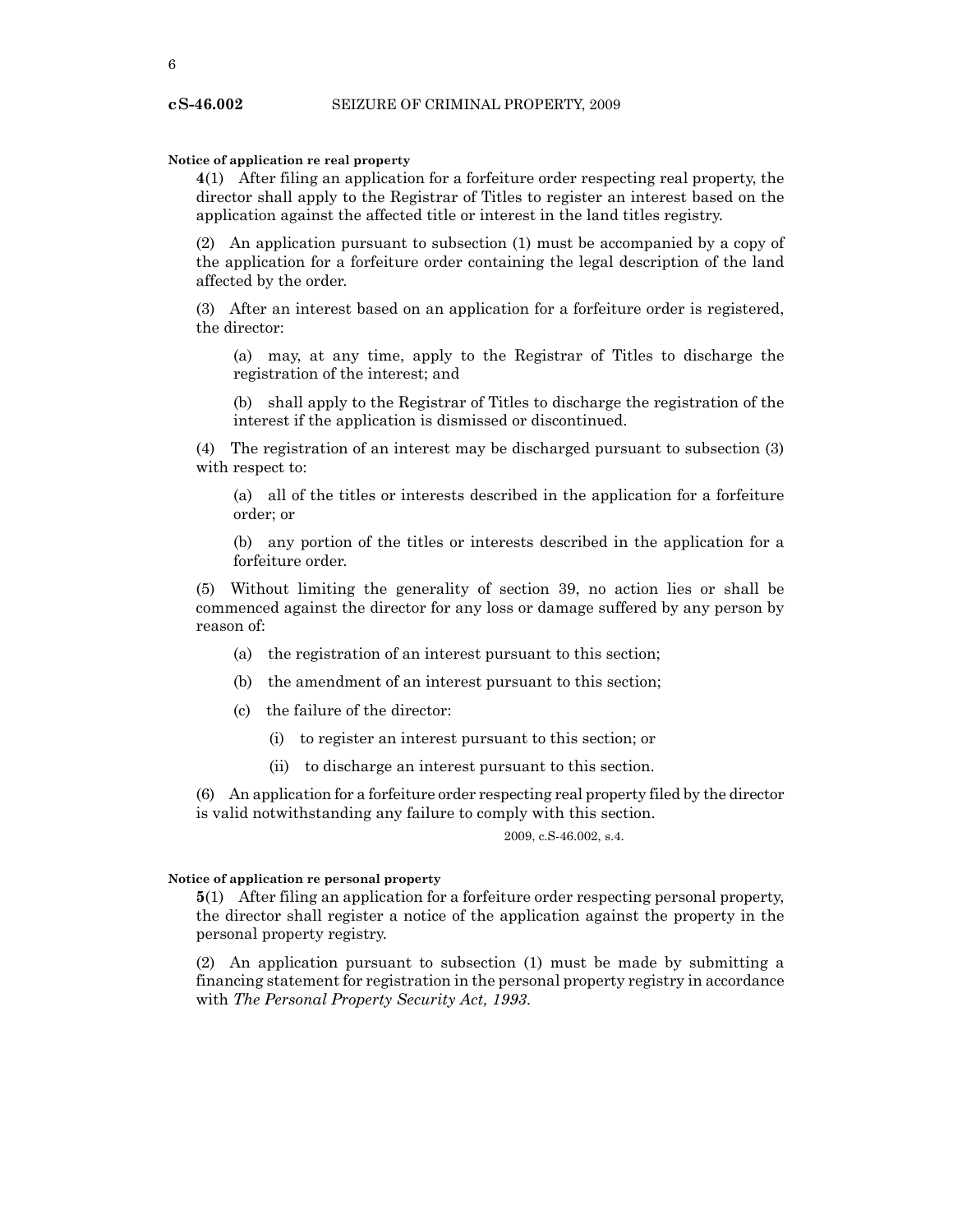(3) Part IV of *The Personal Property Security Act, 1993* applies, with any necessary modification, to the registration of a financing statement pursuant to this section.

(4) The financing statement mentioned in subsection (2) must:

(a) name as the debtor the person who owns or is in possession of the personal property that is the subject of the application;

(b) name the director as the secured party; and

(c) specify as the collateral the personal property that is the subject of the application.

(5) If an application for a forfeiture order is dismissed or discontinued, the notice registered pursuant to subsection (1) must be discharged by the director as soon as is practicable.

(6) An application for a forfeiture order respecting personal property filed by the director is valid notwithstanding any failure to comply with this section.

2009, c.S-46.002, s.5.

#### **Interim orders**

**6**(1) On an application without notice by the director, the court may make one or more of the following interim orders respecting property that is, or may become, the subject of an application for a forfeiture order made pursuant to this Part:

(a) an order authorizing the director to investigate and inventory the property of the person named in the application without notice as the respondent or defendant;

(b) an order authorizing the director to do all or any of the following:

- (i) enter and search any place or premises named in the order;
- (ii) stop and search any vehicle described in the order;

(iii) seize and remove from any place, premises or vehicle searched anything that may be evidence of property that is proceeds of unlawful activity or an instrument of unlawful activity;

- (c) an order restraining the disposition of the property;
- (d) an order for the possession, delivery or safekeeping of the property;
- (e) an order for the sale or other disposition of the property, if:
	- (i) the property is perishable or of a rapidly depreciating nature;

(ii) the sale or disposition of the property would preserve the value of the property; or

(iii) the cost of managing or preserving the property would exceed its realizable value;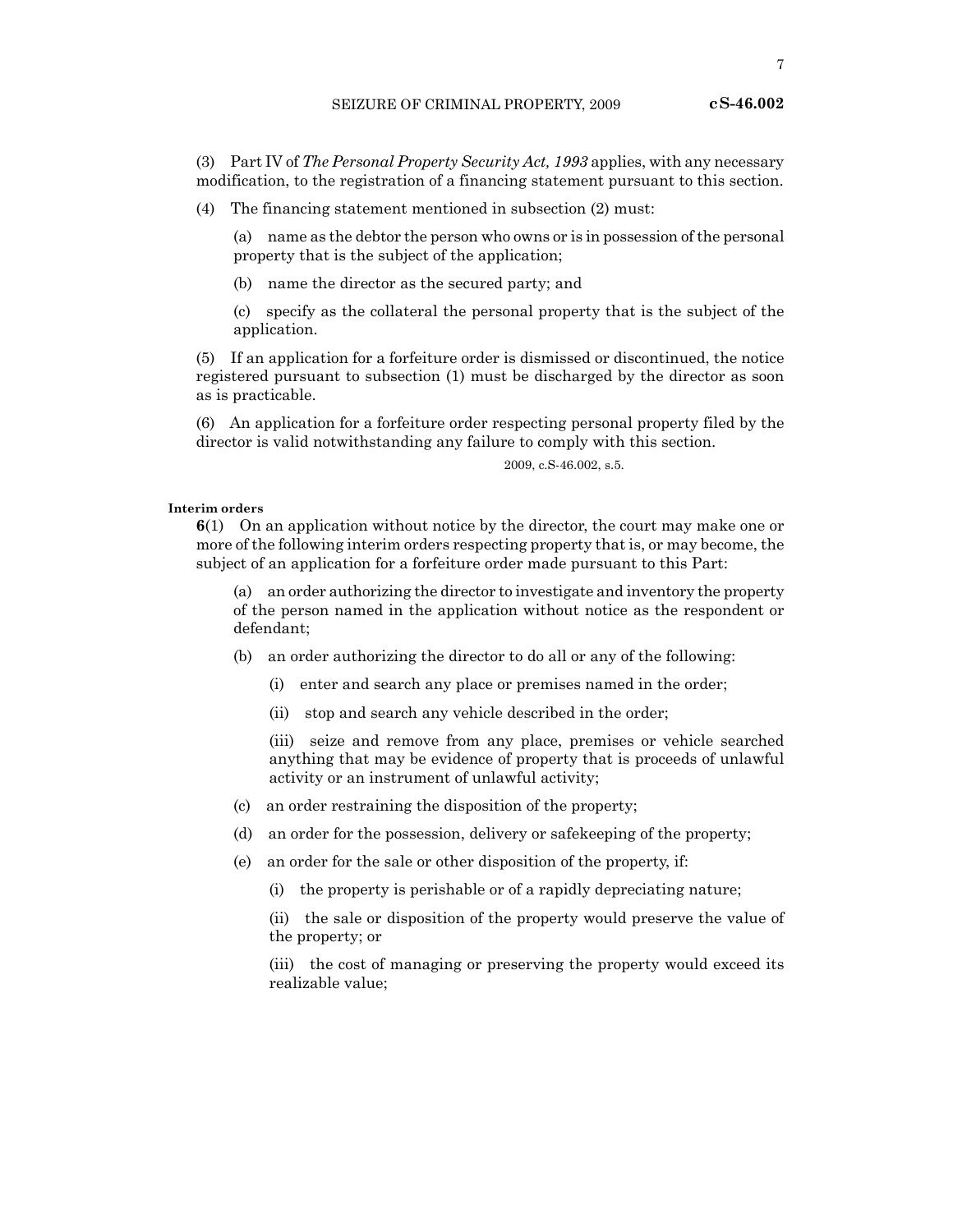(f) an order creating a lien in favour of the Crown for an amount fixed by the court on the property, or on other property specified in the order, to secure the performance of an obligation imposed by an order made pursuant to this subsection;

(g) an order appointing a receiver or a receiver and manager for the property;

(h) any other order respecting the preservation, management or disposition of the property that the court considers appropriate.

(2) When property has been sold pursuant to clause (1)(e), the order ceases to apply to the property and applies instead to the proceeds, if any, realized on the sale or disposition of the property.

(3) With an order made pursuant to clause (1)(b), the director may:

- (a) enter at any time and search any place or premises named in the order;
- (b) stop and search any vehicle described in the order;

(c) open and examine the contents within any trunk, box, bag, parcel, closet, cupboard or other receptacle that the director finds in the place, premises or vehicle;

(d) require the production of and examine any records or property that the director believes, on reasonable grounds, may contain information related to property that is proceeds of unlawful activity or an instrument of unlawful activity;

(e) remove, for the purpose of making copies, any records examined pursuant to this section; and

(f) seize and remove from any place, premises or vehicle searched anything that may be evidence of property that is proceeds of unlawful activity or an instrument of unlawful activity.

(4) Unless it clearly would not be in the interests of justice, the court shall make an order pursuant to subsection (1) if it is satisfied that there are reasonable grounds to believe that the property is proceeds of unlawful activity or an instrument of unlawful activity.

(5) An order made pursuant to subsection (1) may be made for a period not exceeding 60 days.

(6) An application to extend the order may be made only:

(a) on notice to every party to the application, unless the court is satisfied that the order ought to be extended without notice to a party because:

- (i) that party has been evading service; or
- (ii) there are other exceptional circumstances; and

(b) for a further period to be determined by the court or until there is a further order of the court.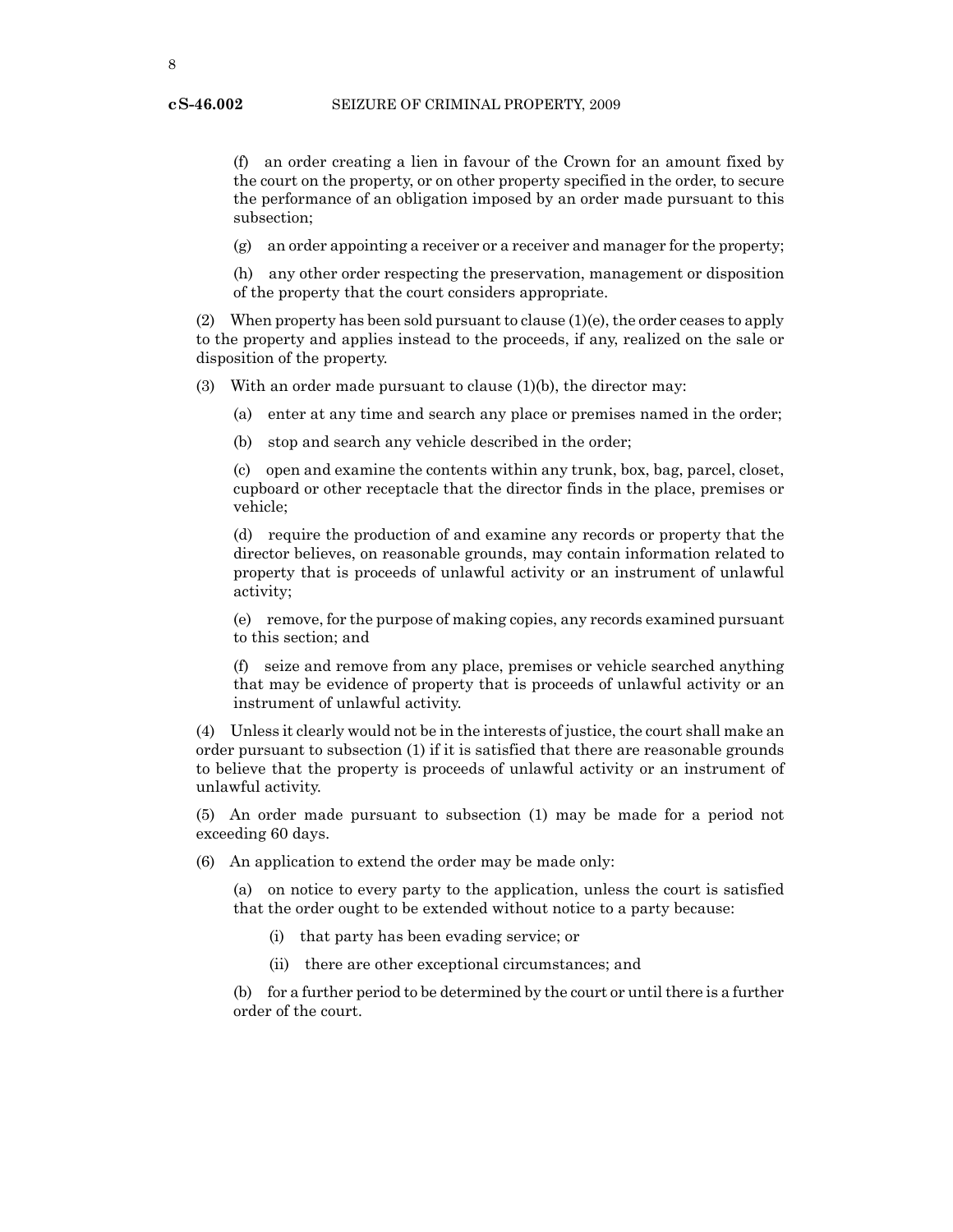(7) If an order is made pursuant to clause (1)(a) or (b), the director shall, within 30 days, file a report detailing the results of the investigation and inventory or search, as the case may be, with the court.

(8) On reviewing the report filed pursuant to subsection (7), the court may, on an application without notice by the director, make a further order pursuant to clauses  $(1)(c)$  to  $(h)$ .

(9) If an order is made pursuant to clause  $(1)(f)$  creating a lien in favour of the Crown on personal property:

(a) *The Personal Property Security Act, 1993* applies to the lien;

(b) the lien is deemed to be a security interest that is attached for the purposes of *The Personal Property Security Act, 1993*; and

(c) the director may perfect the security interest for the purposes of *The Personal Property Security Act, 1993* by registering a financing statement pursuant to that Act.

(10) If requested to do so by the director, the court may assign duties respecting property to the asset manager when making an order pursuant to subsection (1).

(11) On oral or written application by the respondent or defendant, the court shall order that any affidavit filed by or on behalf of the respondent or defendant for the purpose of obtaining an order pursuant to this section or section 7 shall be sealed and shall not be reviewable by anyone except the court, a party to the proceedings or counsel to a party to the proceedings for the purpose of the proceedings.

(12) On application by the director, respondent or defendant, the court may vary, amend or rescind an order granted pursuant to subsection (11).

> 2009, c.S-46.002, s.6; 2013, c.34, s.5; 2018, c.42, s.65.

# **Forfeiture order**

**7**(1) Subject to section 8, and unless it clearly would not be in the interests of justice, the court shall make an order forfeiting property to the Crown if the court finds that the property is proceeds of unlawful activity or an instrument of unlawful activity.

(2) In order to make a forfeiture order in an application for forfeiture of property that is alleged to be proceeds of unlawful activity, the court:

(a) is not required to be satisfied that the property was acquired in connection with a specific unlawful act; and

(b) is not required to be satisfied that an increase in the value of property or a decrease in a debt obligation secured against the property arose as the result of a specific unlawful act.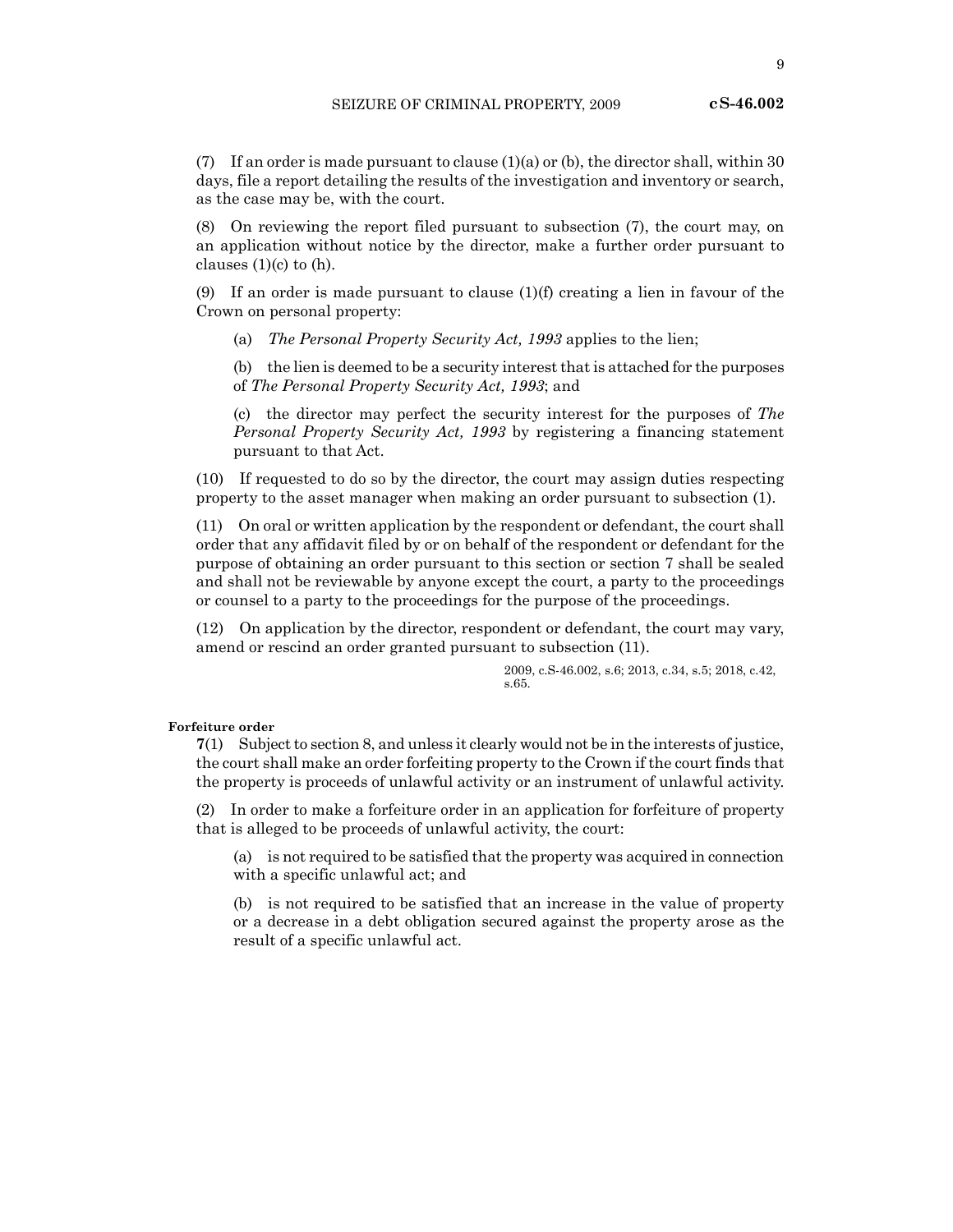# SEIZURE OF CRIMINAL PROPERTY, 2009

(3) If a forfeiture order is made pursuant to subsection (1), the property is forfeited to the Crown:

(a) in the case of real property, as of the date a transfer based on the forfeiture order is registered in the land titles registry; or

(b) in the case of personal property, as of the date a notice of an application for a forfeiture order is registered in the personal property registry pursuant to section 5.

(4) Notwithstanding any other Act or law, the Crown does not assume, and is not bound by, any covenants or other obligations under a mortgage or other interest affecting the forfeited property.

2009, c.S-46.002, s.7.

## **Protection order**

**8**(1) Subject to subsection (3), if property is found to be proceeds of unlawful activity or an instrument of unlawful activity, the court shall make an order to protect interests in the property held by persons entitled to a protection order pursuant to section 9 or 10.

(2) Without limiting the generality of subsection (1), a protection order may:

(a) sever or partition any interest in the property or require any interest in the property to be sold or otherwise disposed of by any person;

(b) subject to subsection 7(4), provide that the Crown takes the property subject to the interest of a person;

(c) direct that the proceeds of the sale of the property be applied to any debt secured by a prior registered interest in the property; or

(d) direct that any other measures be taken that the court considers necessary to reasonably protect any interest in the property.

(3) The court may refuse to issue a protection order if it considers that it would not be in the interests of justice to do so.

2009, c.S-46.002, s.8.

# **Protected holders of prior registered interests**

**9**(1) The following holders of a prior registered interest in property that is found to be proceeds of unlawful activity or an instrument of unlawful activity are entitled to a protection order:

(a) a trust corporation, a loan corporation or a financing corporation licensed pursuant to *The Trust and Loan Corporations Act, 1997*;

(b) a bank to which the *Bank Act* (Canada) applies;

(c) a credit union incorporated or registered pursuant to *The Credit Union Act, 1998*, Credit Union Deposit Guarantee Corporation or Credit Union Central of Saskatchewan;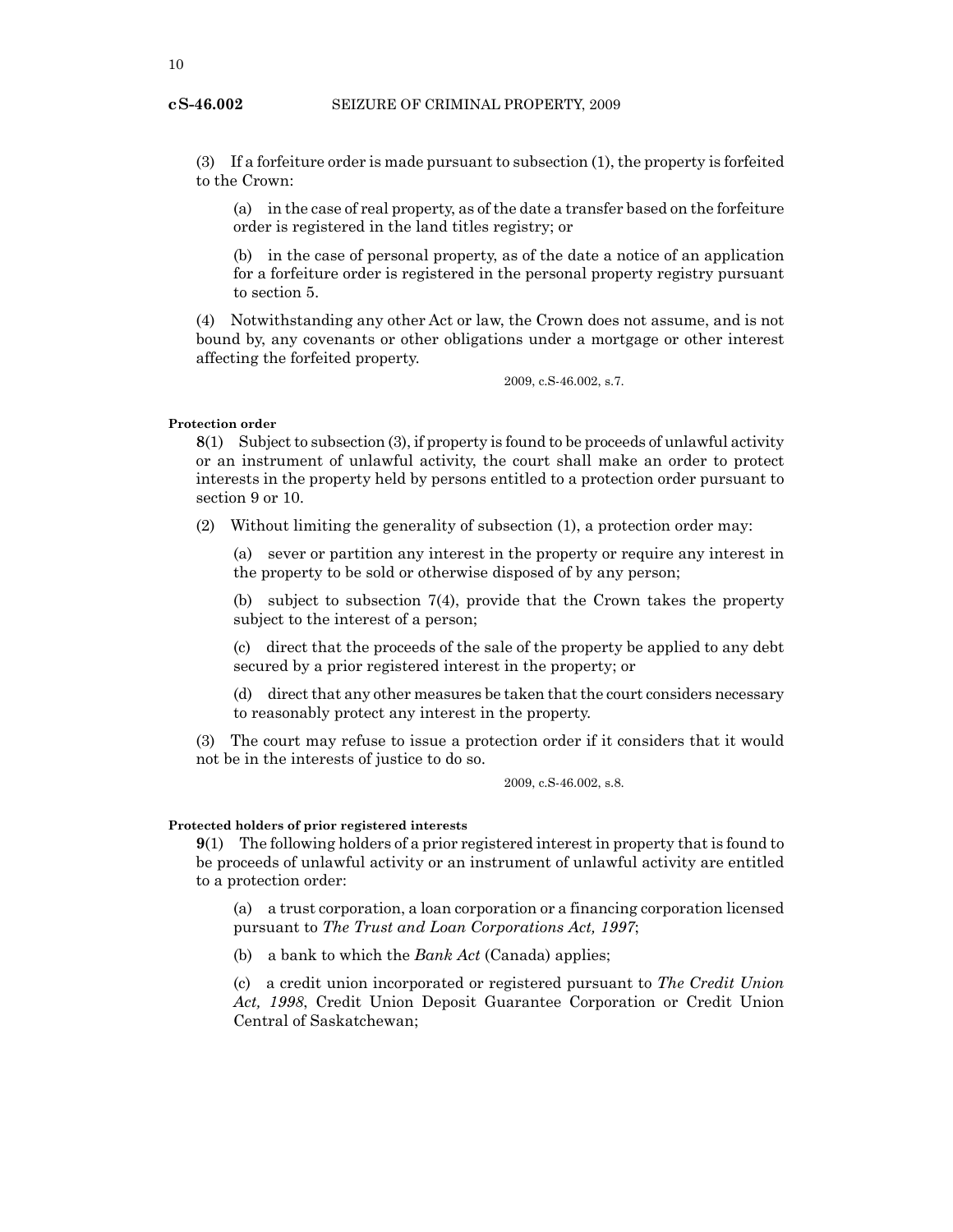(d) an insurance company licensed pursuant to *The Saskatchewan Insurance Act*;

(e) a retail association to which the *Cooperative Credit Associations Act* (Canada) applies;

(f) the Crown in right of Canada, the Crown in right of Saskatchewan or a municipality;

(g) the holder of any other prescribed right or interest;

(h) any class of prescribed persons whose members are similar to the holders set out in clauses (a) to (e).

(2) If property is found to be proceeds of unlawful activity or an instrument of unlawful activity, any person who acquired the property or an interest in the property from a person mentioned in subsection (1) is entitled to a protection order.

2009, c.S-46.002, s.9; 2016, cC-45.3, s.22-7.

#### **Other persons entitled to protection order**

**10**(1) If property is found to be proceeds of unlawful activity, a person who owns or has an interest in the property is entitled to a protection order if the person proves:

(a) that the person:

(i) acquired the property or an interest in the property before an interest was registered pursuant to section 4, 5 or 10.2, as the case may be; and

(ii) did not, directly or indirectly, acquire the property or an interest in the property as a result of an unlawful activity; or

(b) that the person:

(i) co-owns the property with another person whose unlawful activity led to the finding that the property is proceeds of unlawful activity, and did not know and could not reasonably have known that the co-owner's interest in the property was acquired as a result of unlawful activity;

(ii) owned or had an interest in the property before the unlawful activity occurred, and was deprived of the property or the benefit of the interest in the property as a result of the unlawful activity;

(iii) acquired the property or an interest in the property for fair market value after the unlawful activity occurred, and did not know and could not reasonably have known at the time of the acquisition that the property was proceeds of unlawful activity; or

(iv) acquired the property or an interest in the property from a person described in subclause (i) or (iii).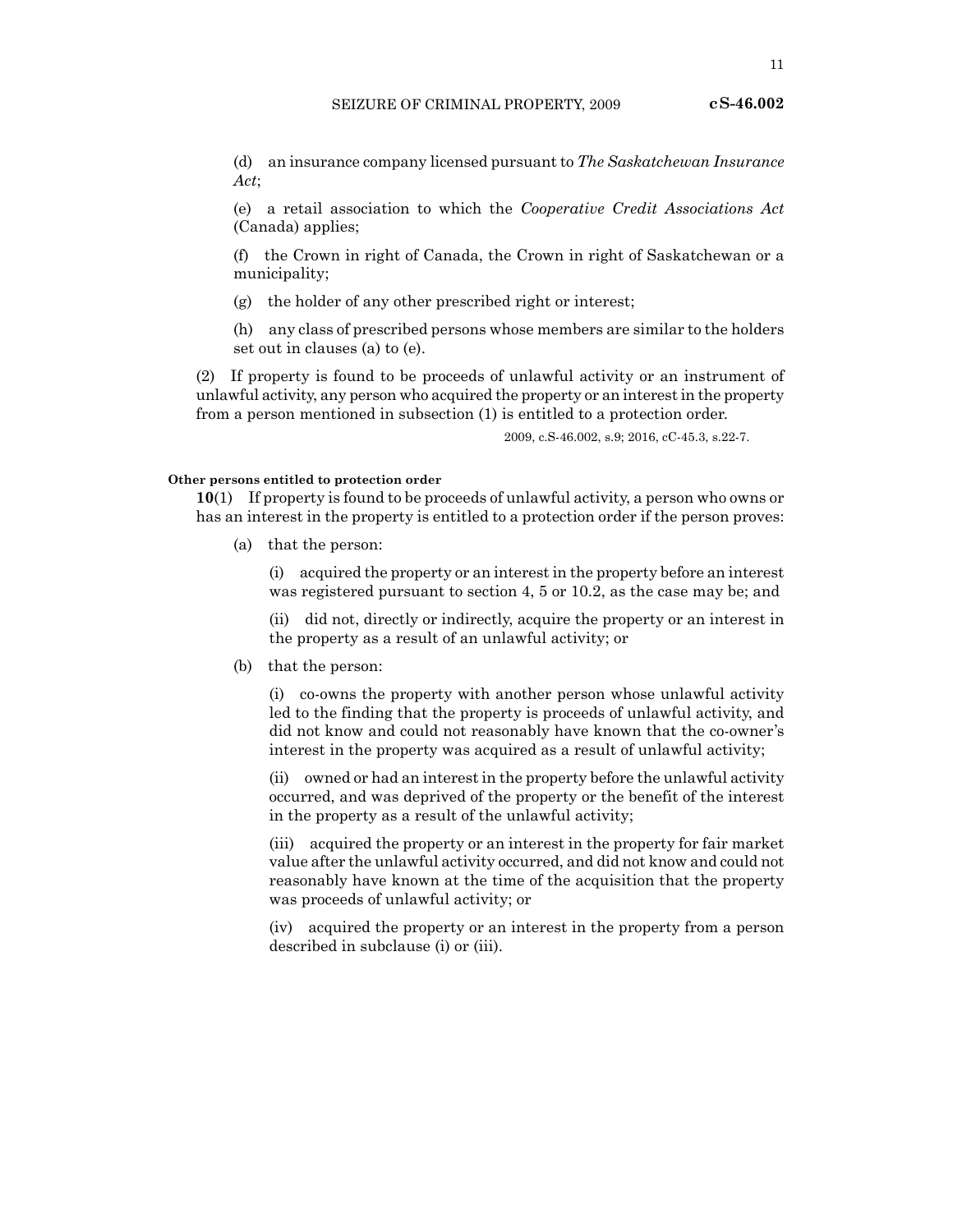(2) If property is found to be an instrument of unlawful activity, a person who owns or has an interest in the property is entitled to a protection order if the person proves that he or she:

(a) acquired the property or an interest in the property before an interest was registered pursuant to section 4, 5 or 10.2, as the case may be; and

(b) did all that he or she could reasonably have done in the circumstances to prevent the property from being used to engage in unlawful activity.

(3) For the purposes of clause (2)(b), and without limiting the generality of that clause, a person can prevent property from being used to engage in unlawful activity by actions including:

(a) promptly notifying the appropriate law enforcement agencies whenever the person knows that the property has been or is likely to be used to engage in unlawful activity; or

(b) refusing or withdrawing any permission that the person has authority to give and that the person knows has facilitated or is likely to facilitate the property's being used to engage in unlawful activity.

2009, c.S-46.002, s.10; 2019, c24, s.3.

# **Failure of respondent or defendant to comply**

**10.01** A respondent or a defendant mentioned in subsection 3(3), other than a person listed in subsection 9(1), is deemed to waive his or her right to property if the respondent or defendant fails, without reasonable excuse, to do any of the following:

(a) to attend or be represented at a hearing or other proceeding respecting an application for a forfeiture order with respect to the subject property;

(b) to attend for questioning in accordance with subsection 17.1(3) with respect to the subject property;

(c) to attend for cross-examination on an affidavit in accordance with subsection 17.1(8) with respect to the subject property;

(d) to answer any question put to the respondent or defendant during questioning or cross-examination;

(e) to provide, as directed by the court, or pursuant to an undertaking given by the respondent or defendant, any information or document, whether in writing or in electronic form.

2019, c24, s.4.

# PART II.1 **Administrative Forfeiture Proceedings**

**Interpretation**

**10.1** In this Part:

(a) **"deadline date"** means the date specified in a notice of administrative forfeiture proceedings given pursuant to sections 10.3 and 10.4 by which persons are required to file a notice of dispute of forfeiture of subject property;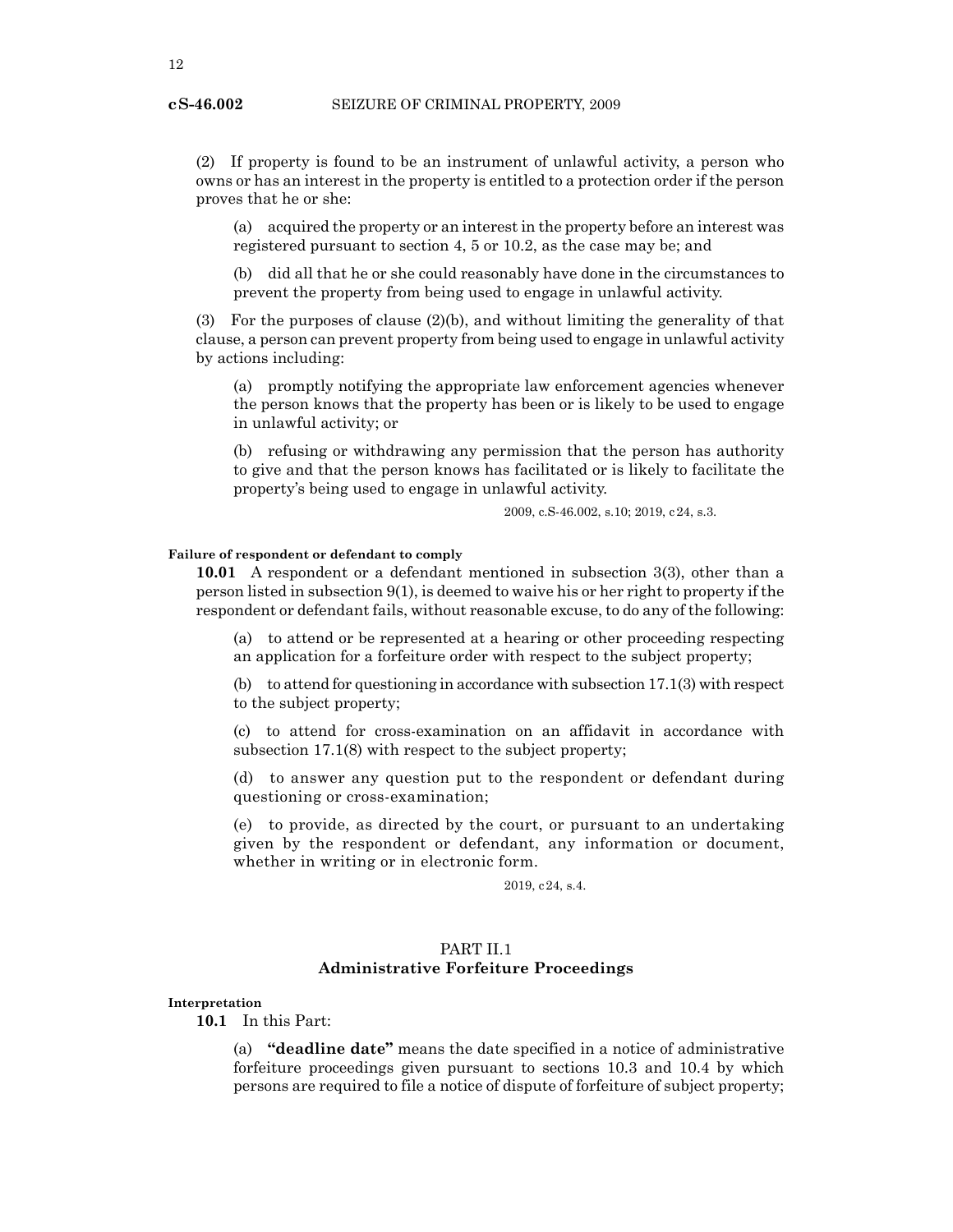13

# (b) **"law enforcement agency"** means:

(i) a police service or regional police service as defined in *The Police Act, 1990*;

- (ii) the Royal Canadian Mounted Police; or
- (iii) a prescribed agency or organization;
- (c) **"notice of dispute"** means a notice of dispute pursuant to section 10.6;

(d) **"subject property"** means property that is the subject of administrative forfeiture proceedings pursuant to this Part.

2014, c.6, s.4.

## **Commencement of proceedings**

**10.2**(1) The director may commence administrative forfeiture proceedings against property if:

(a) the director is satisfied that the property is proceeds of unlawful activity or an instrument of unlawful activity;

(b) the property is personal property;

(c) the property has been seized by a law enforcement agency and is being held by or on behalf of that agency;

(d) the director has reason to believe that the fair market value of the property is less than the prescribed amount;

(e) subject to subsection (1.1), no other person has a prior registered interest in the property; and

(f) the property is not the subject of an application for a forfeiture order pursuant to Part II.

 $(1.1)$  Notwithstanding clause  $(1)(e)$ , the director may commence administrative forfeiture proceedings against property alleged to be proceeds of unlawful activity if every person who has a prior registered interest in the property:

(a) is a person listed in subsection 9(1); and

(b) provides to the director a written acknowledgment that the person waives all rights to the property that he or she may otherwise have pursuant to this Act.

(2) In order to commence administrative forfeiture proceedings, the director shall:

(a) register a notice of the administrative forfeiture proceedings against the subject property in the personal property registry by submitting a financing statement for registration in the personal property registry in accordance with *The Personal Property Security Act, 1993*; and

(b) give notice of the administrative forfeiture proceedings in accordance with sections 10.3 and 10.4.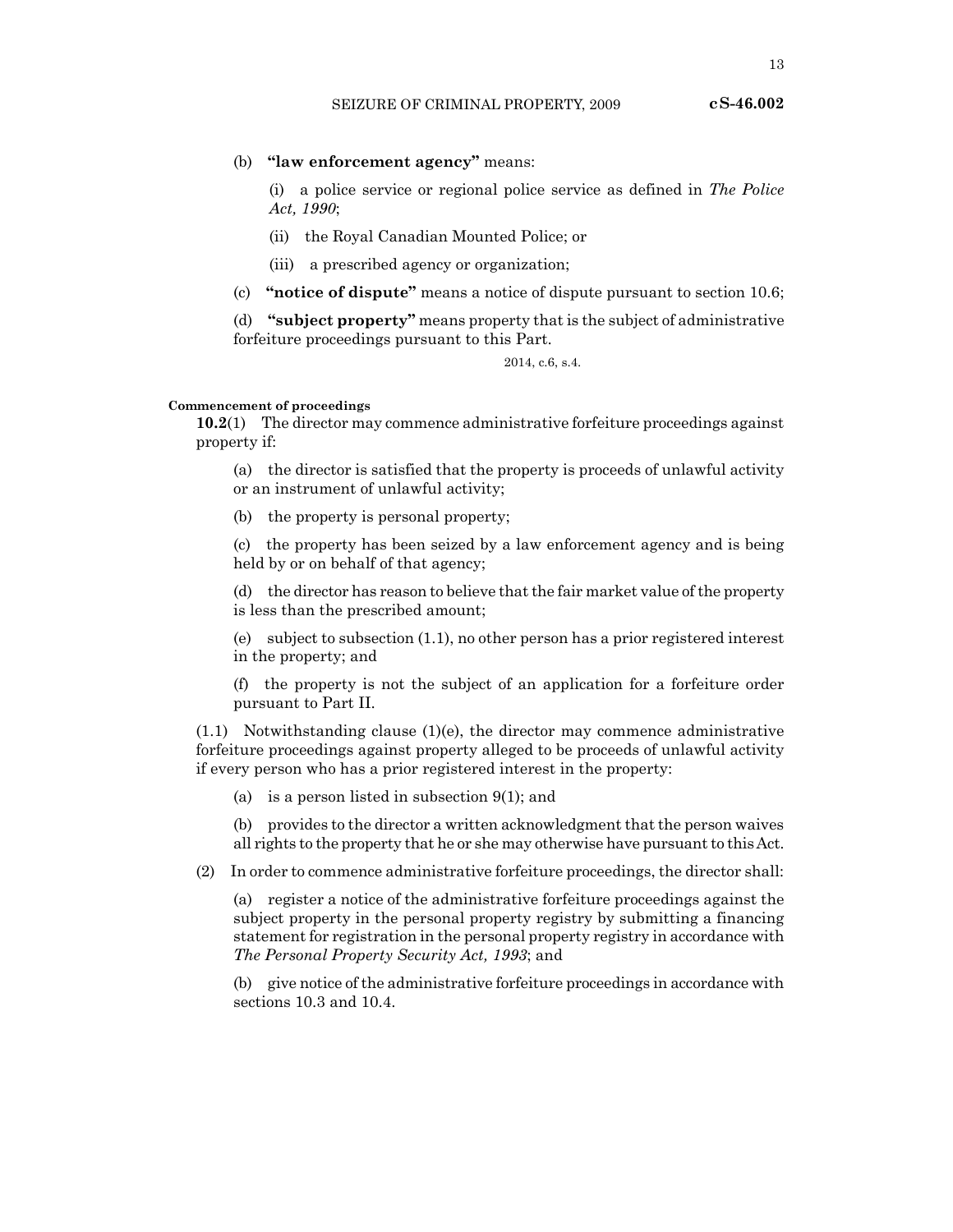# SEIZURE OF CRIMINAL PROPERTY, 2009

(3) Part IV of *The Personal Property Security Act, 1993* applies, with any necessary modification, to the registration of a financing statement pursuant to this section.

(4) The financing statement mentioned in subsection (2) must:

(a) name as the debtor the person who owns or is in possession of the subject property;

- (b) name the director as the secured party; and
- (c) specify as the collateral the subject property.

(5) If an administrative forfeiture proceeding is discontinued, the notice registered pursuant to subsection (2) must be discharged by the director as soon as is practicable.

(6) If the director commences administrative forfeiture proceedings pursuant to this section and subsequently files an application for a forfeiture order respecting personal property pursuant to Part II:

(a) the director is not required to submit a financing statement for registration in the personal property registry pursuant to subsection 5(2) if the director has already submitted a financing statement for registration pursuant to this section; and

(b) the notice registered pursuant to this section must not be discharged except in accordance with subsection 5(5).

(7) An administrative forfeiture proceeding is valid notwithstanding any failure to comply with this section.

2014, c.6, s.4; 2019, c24, s.5.

# **Notice to interested persons**

**10.3**(1) The director must give written notice of administrative forfeiture proceedings against the subject property to:

- (a) the person from whom the subject property was seized;
- (b) the law enforcement agency that seized the subject property; and

(c) any other person who the director believes may have an interest in the subject property.

(2) A notice pursuant to this section must include the following:

- (a) a description of the subject property;
- (b) the date the subject property was seized and the place of seizure;
- (c) the basis on which the director seeks forfeiture of the subject property;
- (d) a statement that the subject property may be forfeited to the Crown;

(e) a statement that a person who intends to oppose forfeiture of the subject property must submit a written notice of dispute to the director at an address set out in the notice by a deadline date specified in the notice;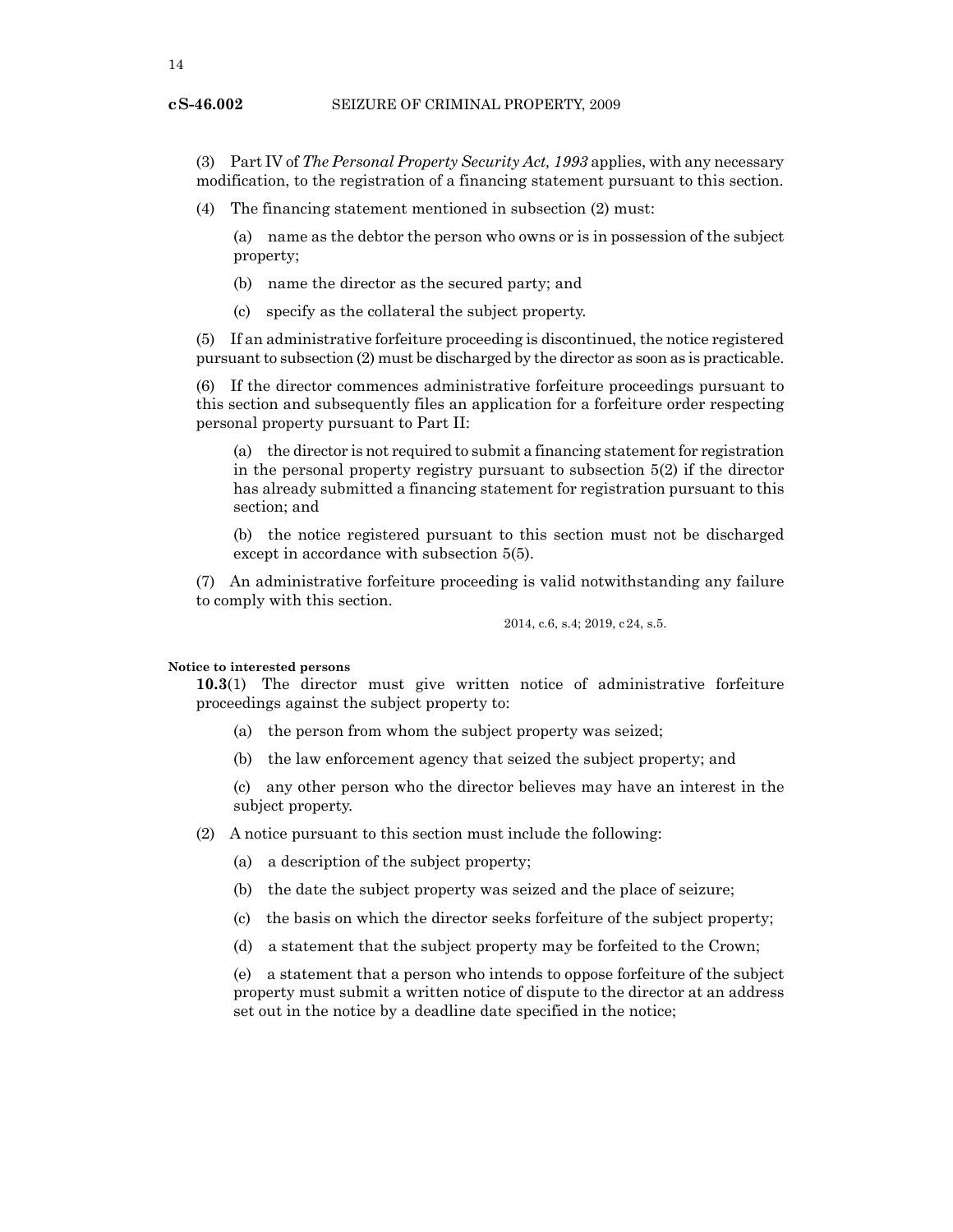15

(f) the deadline date for submitting a notice of dispute to the director, which must be at least 30 days after the later of:

(i) the date that notice of administrative forfeiture proceedings was received or is deemed to have been received by all persons required to be given notice pursuant to subsection (1); and

(ii) the date that public notice of administrative forfeiture proceedings was first given pursuant to section 10.4.

(3) Subject to subsection (6), a notice pursuant to this section may be given to a person by personally serving the person with the notice or by sending a copy of the notice by registered mail to the person's last known address given to the law enforcement agency that seized the subject property.

(4) A notice pursuant to this section sent by registered mail pursuant to subsection (3) is deemed to have been served on the tenth business day after the date of its mailing.

(5) Notwithstanding subsection (4), if the director or other person serving a notice in accordance with subsection (3) has received a signed post office receipt and:

(a) the delivery date shown on the signed post office receipt is a date earlier than the tenth business day after the date of its mailing, the notice is deemed to have been served on the delivery date; or

(b) the delivery date is not shown on the signed post office receipt but the signed post office receipt is received by the director or other person on a date earlier than the tenth business day after the date of its mailing, the notice is deemed to have been served on the day on which the signed post office receipt is received by the director or other person.

(6) If a person failed to provide an address to the law enforcement agency that seized the subject property, or if the director is unable to verify the address given, the notice to be given by the director pursuant to this section may be given by publishing the notice on the ministry's website, to the attention of the person from whom the property was seized.

(7) A notice that is published in accordance with subsection (6) must meet the requirements set out in subsection (2).

(8) A notice pursuant to this section that is published on the ministry's website in accordance with subsection (6) is deemed to have been served on the tenth business day after the date on which the notice was first published.

2014, c.6, s.4; 2019, c24, s.6.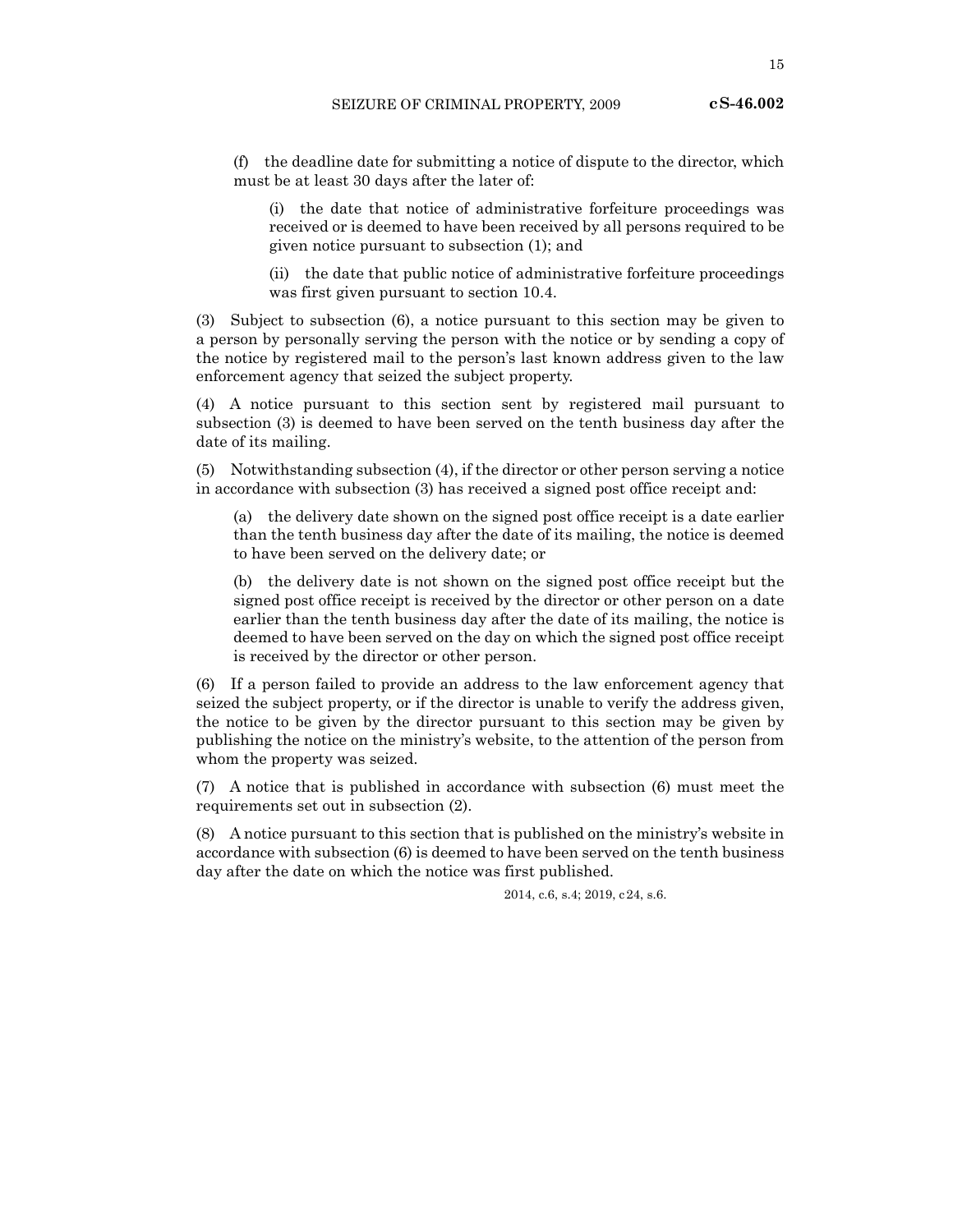# **Public notice of administrative forfeiture proceedings**

**10.4**(1) The director shall give public notice of administrative forfeiture proceedings against the subject property by publishing notice of the proceedings on the ministry's website.

(2) A notice pursuant to subsection (1) must include the following:

- (a) a description of the subject property;
- (b) the date the subject property was seized and the place of seizure;
- (c) the basis on which the director seeks forfeiture of the subject property;
- (d) a statement that the subject property may be forfeited to the Crown;

(e) a statement that a person who intends to oppose forfeiture of the subject property must submit a written notice of dispute to the director at an address set out in the notice by the deadline date specified in the notice;

(f) the deadline date for submitting a notice of dispute to the director, which must be at least 30 days after the later of:

(i) the date that notice of administrative forfeiture proceedings was received or is deemed to have been received by all persons required to be given notice pursuant to subsection 10.3(1); and

(ii) the date that public notice of administrative forfeiture proceedings was first given pursuant to this section.

2014, c.6, s.4.

## **Agency to maintain possession of subject property**

**10.5**(1) Subject to subsection (2), when a law enforcement agency receives a notice of administrative forfeiture proceedings from the director pursuant to clause 10.3(1) (b), it must maintain the subject property and ensure that the property is not released to any person, despite any other claim, interest or right of possession in the property, until it receives:

(a) a notice from the director indicating that administrative forfeiture proceedings against the subject property have been discontinued;

(b) a notice of forfeiture from the director pursuant to subsection 10.8(4) that confirms that the subject property has been forfeited to the Crown; or

(c) notice of an order made pursuant to Part II in relation to the subject property that forfeits the property to the Crown or otherwise deals with the possession of the property.

(2) A law enforcement agency may take any action in relation to the subject property if it has received prior authorization from the director.

2014, c.6, s.4.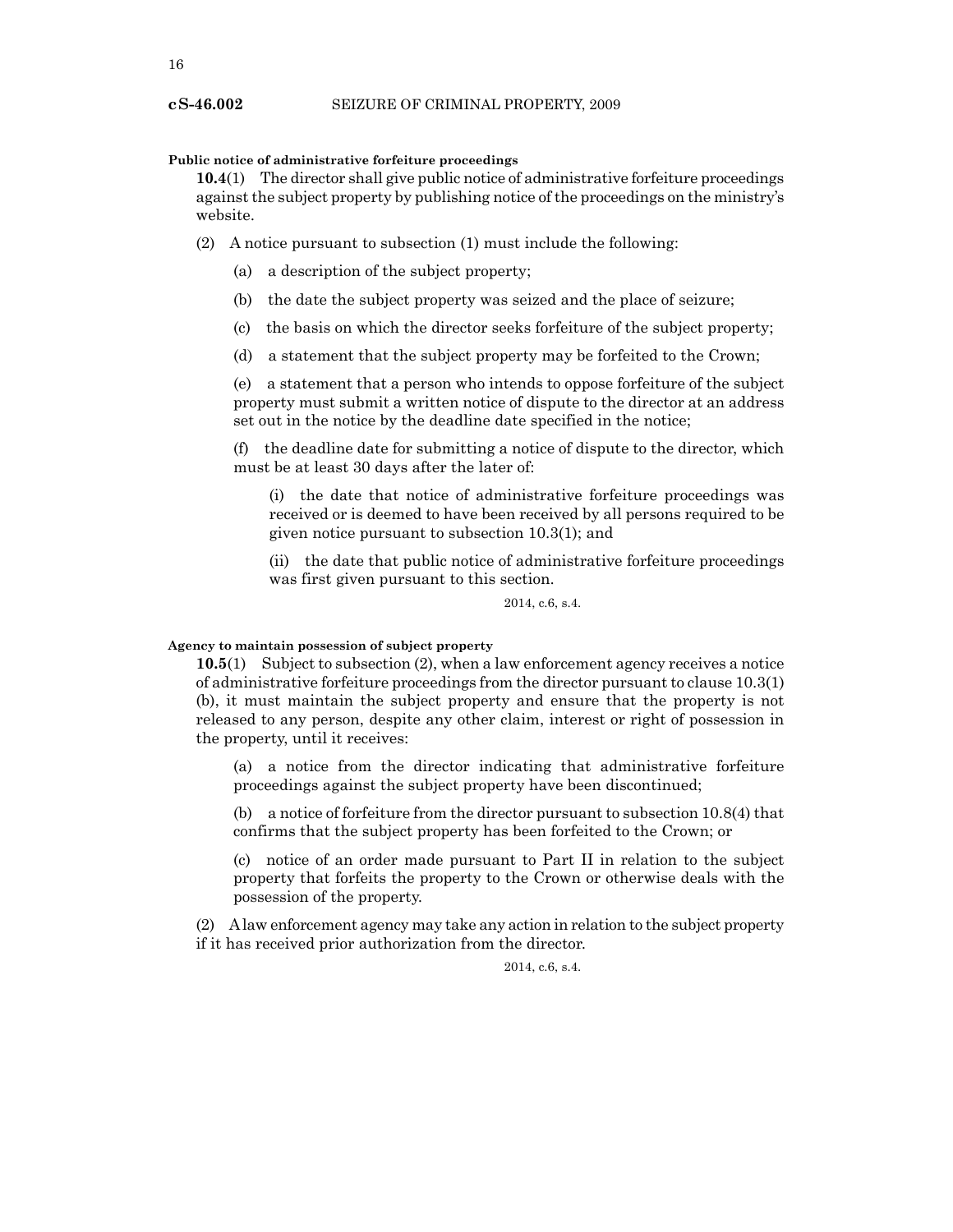# **Disputing administrative forfeiture**

**10.6**(1) A person who claims to have an interest in the subject property may oppose forfeiture of the property by filing a notice of dispute with the director in the prescribed form.

(2) The notice of dispute must be received by the director on or before the deadline date.

2014, c.6, s.4.

# **Director's response to notice of dispute**

**10.7**(1) If the director receives a notice of dispute in the prescribed form on or before the deadline date, he or she must, within 60 days after the deadline date:

(a) apply for a forfeiture order against the property pursuant to Part II; or

(b) discontinue administrative forfeiture proceedings against the subject property.

(2) If the director decides to discontinue administrative forfeiture proceedings pursuant to clause (1)(b), the director must give notice of that decision in accordance with subsection 10.3(3) to each person who received notice of the administrative forfeiture proceedings pursuant to subsection 10.3(1) and to each person who submitted a notice of dispute.

(3) Subject to section 35.1, if the director discontinues administrative forfeiture proceedings against the subject property pursuant to clause (1)(b), the director may later decide to apply for a forfeiture order against that property pursuant to Part II.

2014, c.6, s.4.

# **Forfeiture**

**10.8**(1) If the director does not receive a notice of dispute by the deadline date, the subject property is forfeited to the Crown.

(2) The subject property mentioned in subsection (1) is forfeited as of the date a notice of administrative forfeiture proceedings is registered in the personal property registry pursuant to subsection 10.2(2).

(3) When the subject property has been forfeited pursuant to this Part, the director must prepare a notice of forfeiture, in the prescribed form, that confirms that the property has been forfeited to the Crown.

(4) The director must give a copy of the notice of forfeiture to the law enforcement agency that seized the subject property.

(5) When a law enforcement agency has received a notice of forfeiture, it must release the subject property to the asset manager.

2014, c.6, s.4.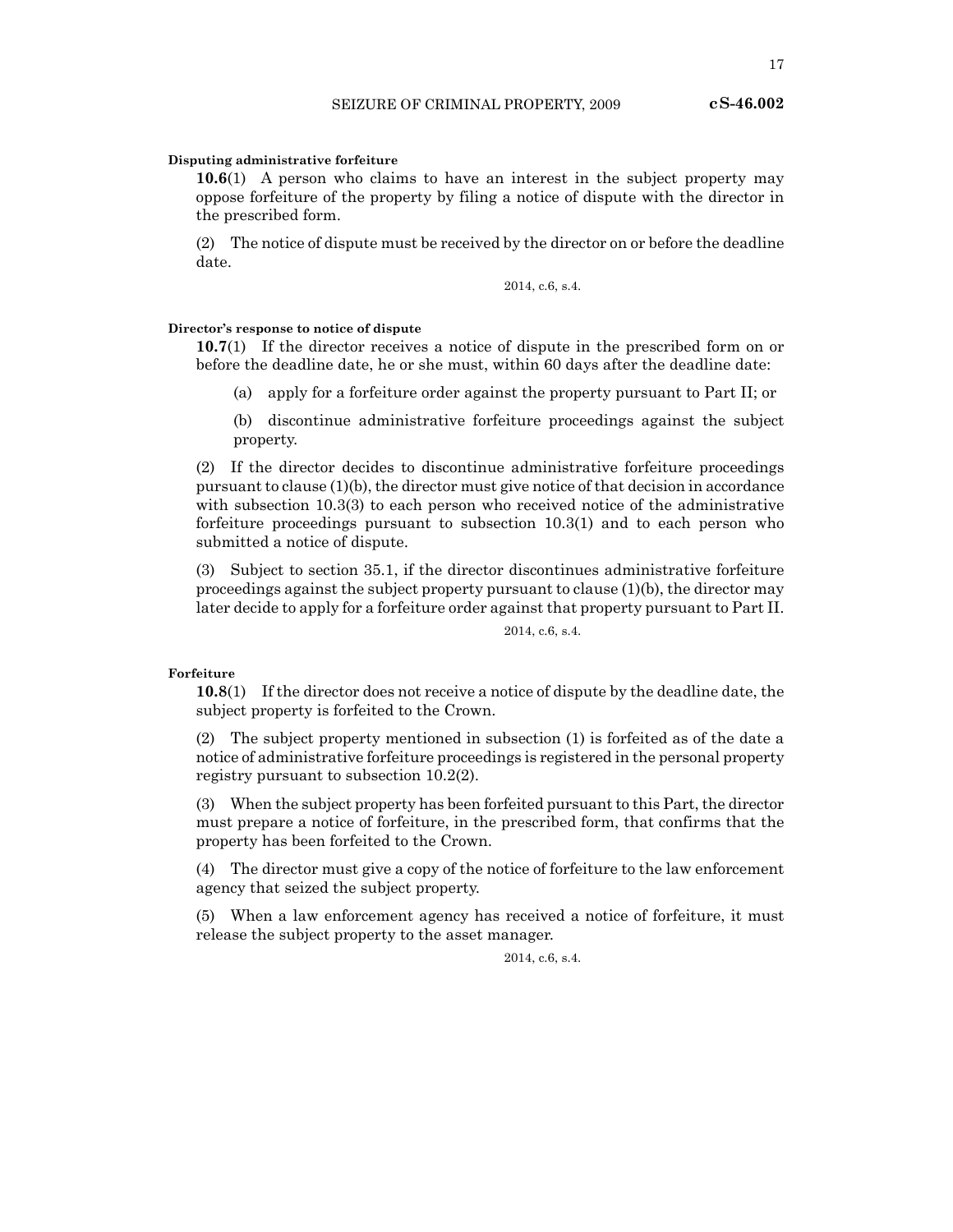# **Failure to file notice of dispute**

**10.9**(1) A person who claims to have an interest in subject property that was forfeited pursuant to this Part but who failed to file a notice of dispute in accordance with section 10.6 may apply to the court to set aside the forfeiture.

(2) A claimant must apply pursuant to subsection (1) within six months after the deadline date.

(3) In an application pursuant to subsection (1), the claimant must establish:

(a) the nature of his or her interest in the subject property;

(b) that he or she had a reasonable excuse for the failure to file a notice of dispute in accordance with section 10.6; and

(c) that he or she made an application pursuant to this section as soon as was reasonably possible after learning of the forfeiture of the subject property.

(4) For the purposes of subsection (5), if a claimant is successful in an application pursuant to subsection (1):

(a) the subject property is deemed not to have been forfeited to the Crown and must not be disposed of except in accordance with this Act; and

(b) if the subject property has been disposed of, the proceeds, if any, realized on the sale or disposition of the property are deemed to be the property that is the subject of any forfeiture proceedings pursuant to clause  $(5)(a)$ .

(5) If a claimant is successful in an application pursuant to subsection (1), the director shall:

(a) apply for a forfeiture order against the property pursuant to Part II; or

(b) decide not to commence any further proceedings pursuant to this Act against the subject property.

(6) If the director decides not to commence any further proceedings pursuant to clause (5)(b), the director shall:

(a) give notice to the law enforcement agency that seized the property stating that proceedings have been discontinued; and

(b) either:

(i) direct the asset manager to release the property or, if any or all of the property has been disposed of, the proceeds, if any, realized on the sale or disposition of the property to an interested person if the director is satisfied that the person is entitled to the property; or

(ii) apply to the court for a determination of who is entitled to the property or, if any or all of the property has been disposed of, the proceeds, if any, realized on the sale or disposition of the property.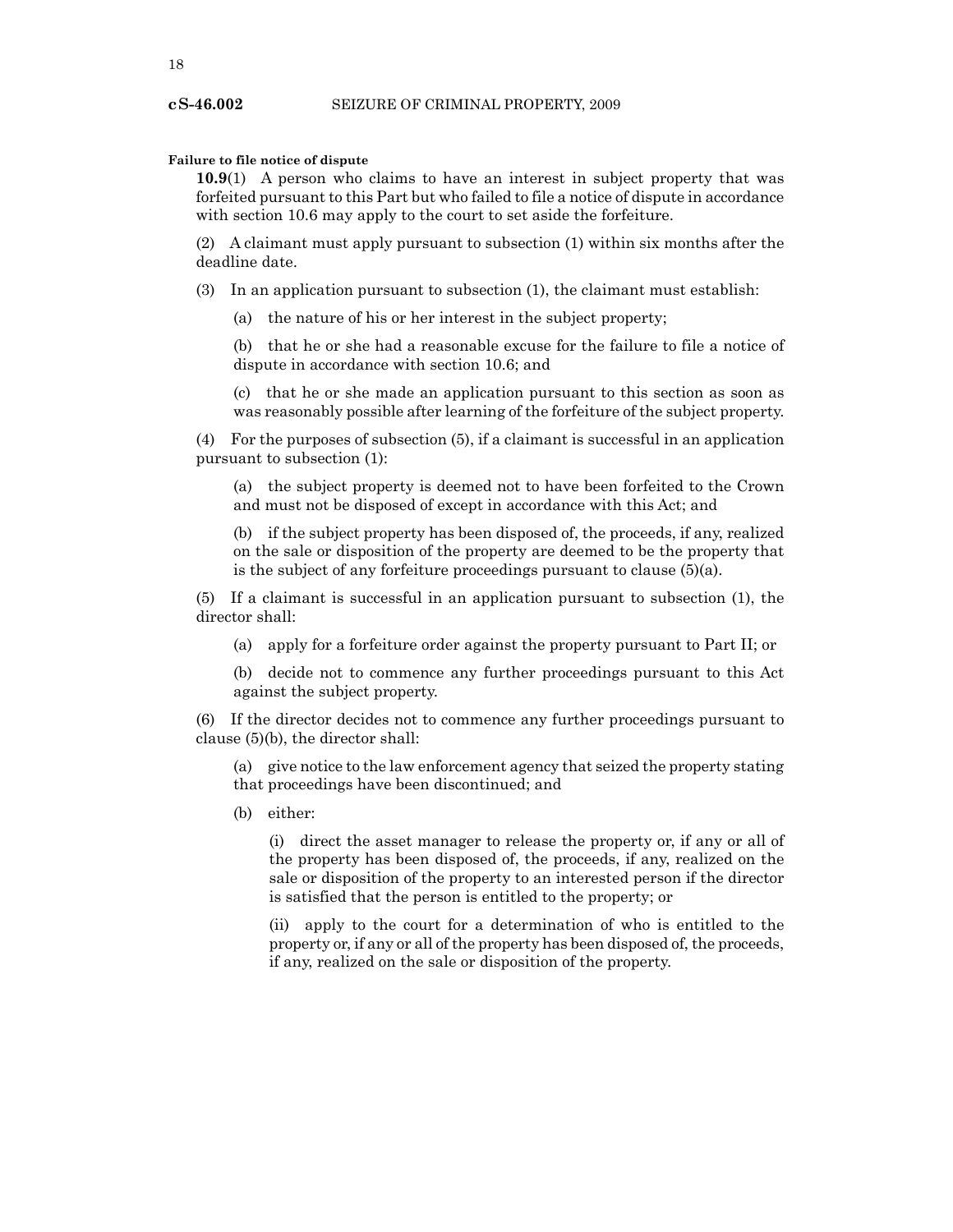(7) In an application made pursuant to subclause  $(6)(b)(ii)$ , the court may hear any party, consider any information or make any order it considers necessary to determine who is entitled to the property and direct the release of the property to that person.

(8) If the property that is the subject of an application pursuant to subsection (1) has been disposed of, the proceeds, if any, realized on the sale or disposition of the property are deemed for all purposes to be the fair market value of the property.

(9) Subject to section 35.1, if the director decides not to commence any further proceedings against the subject property pursuant to clause (5)(b), the director may later decide to apply for a forfeiture order against that property pursuant to Part II.

2014, c.6, s.4.

# PART III **Conduct of Proceedings**

#### **Standard of proof**

**11** Except as otherwise provided in this Act, in an application made pursuant to this Act, the standard of proof is to be on the balance of probabilities.

2009, c.S-46.002, s.11.

# **Proof of offences**

**12** In an application pursuant to this Act:

(a) proof that a person was convicted, was found guilty, or was found not criminally responsible on account of mental disorder, with respect to an offence is proof that the person committed the offence; and

(b) evidence that a person was charged with and acquitted of an offence, or that such a charge was withdrawn or stayed, or that a person was not charged with an offence, is not relevant in making a finding of fact.

2009, c.S-46.002, s.12; 2013, c.34, s.6.

# **Disclosure of interests**

**13** At the hearing of an application for a forfeiture order made pursuant to section 3, the director must advise the court of all prior registered interests in the property that is the subject of the application and any other interests that the director has reason to believe exist.

2009, c.S-46.002, s.13.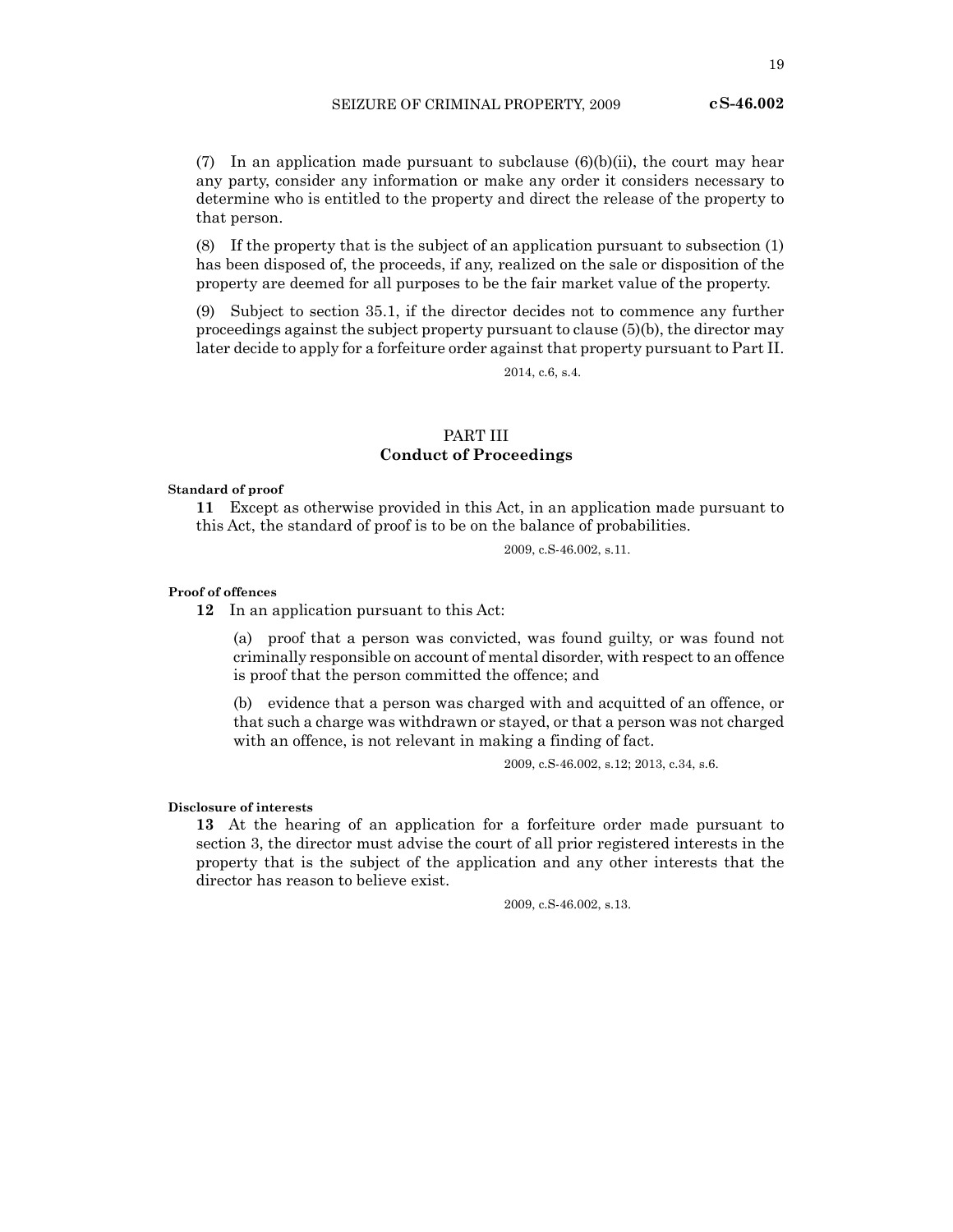# **Presumption re proceeds of unlawful activity**

**14** In an application for a forfeiture order, or for an interim order pursuant to section 6, respecting property that is alleged to be proceeds of unlawful activity, evidence that a person did the following is admissible in evidence as proof, in the absence of evidence to the contrary, that the property is proceeds of unlawful activity:

(a) participated in unlawful activity that resulted in, or is likely to have resulted in, the person receiving a financial benefit; and

- (b) subsequently did one or more of the following:
	- (i) acquired property that is the subject of the application;

(ii) caused an increase in the value of property that is the subject of the application;

(iii) caused a decrease in a debt obligation secured against property that is the subject of the application.

2009, c.S-46.002, s.14; 2019, c24, s.7.

#### **Presumption for members of criminal organization**

**15** In an application for a forfeiture order, or for an interim order pursuant to section 6, respecting property that is alleged to be proceeds of unlawful activity, evidence that the property is owned or possessed by any of the following is admissible in evidence as proof, in the absence of evidence to the contrary, that the property is proceeds of unlawful activity:

(a) a member of a criminal organization;

(b) a corporation, if a member of a criminal organization is one of its officers or directors or has a significant ownership interest in it;

(c) a person to whom the property was transferred for consideration that was significantly less than fair market value at the time of transfer, if the transferor was a person described in clause (a) or (b).

2009, c.S-46.002, s.15; 2019, c24, s.8.

### **Presumption for instruments of unlawful activity**

**16** In an application for a forfeiture order, or for an interim order pursuant to section 6, respecting property that is alleged to be an instrument of unlawful activity, evidence that the property was used to engage in unlawful activity that, in turn, resulted in the acquisition or production of other property or in bodily harm to a person is admissible in evidence as proof, in the absence of evidence to the contrary, that the property is an instrument of unlawful activity.

2009, c.S-46.002, s.16; 2019, c24, s.9.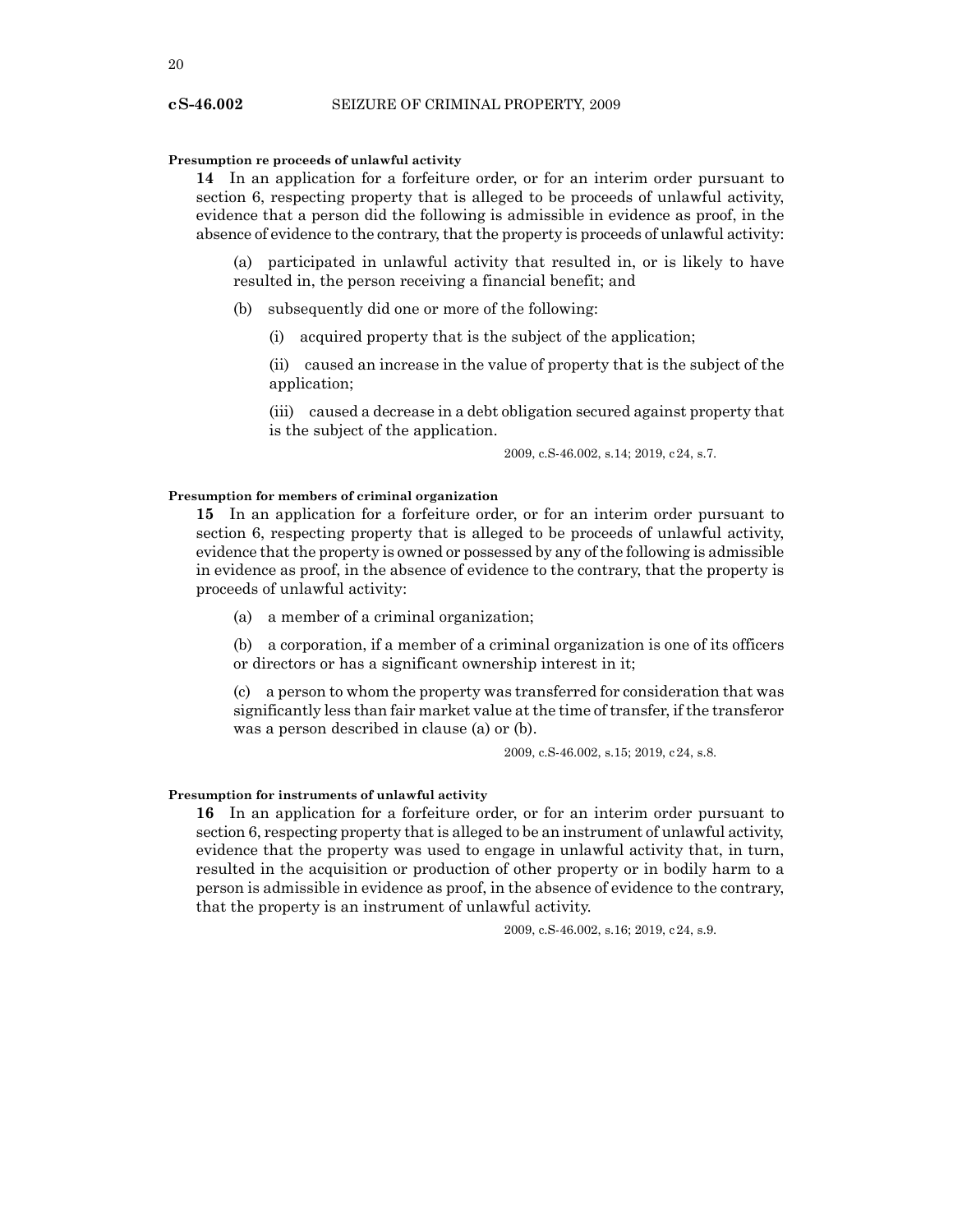# **Presumption re community safety order**

**16.1** In an application for a forfeiture order, or for an interim order pursuant to section 6, respecting property that is alleged to be an instrument of unlawful activity, evidence that a community safety order pursuant to *The Safer Communities and Neighbourhoods Act* has previously been made with respect to the property is admissible in evidence as proof, in the absence of evidence to the contrary, that the property is an instrument of unlawful activity.

2019, c24, s.10.

# **Presumption re vehicle-related offence**

**16.2**(1) In this section:

# **"vehicle"** means:

- (a) a motor vehicle as defined in *The Traffic Safety Act*;
- (b) a snowmobile as defined in *The Snowmobile Act*; or

(c) any other conveyance as defined in section 320.11 of the *Criminal Code*;

# **"vehicle-related offence"** means:

(a) before the coming into force of Part VIII.1 of the *Criminal Code*, an offence contrary to subsection 253(1), paragraph 253(3)(a) or (c), or section 254 of the *Criminal Code*;

(b) on and after the coming into force of Part VIII.1 of the *Criminal Code*, an offence contrary to subsection 320.14(1), (2) or (3) or section 320.15 of the *Criminal Code*; and

(c) any other prescribed offence.

(2) In an application for a forfeiture order, or for an interim order pursuant to section 6, respecting property that is alleged to be an instrument of unlawful activity, evidence of the following is admissible in evidence as proof, in the absence of evidence to the contrary, that the property is an instrument of unlawful activity:

(a) the property is a vehicle;

(b) the vehicle was or is likely to be used to engage in a vehicle-related offence; and

(c) the vehicle is owned by, and is in the care, control or possession of, a person:

(i) whose driver's licence has been suspended pursuant to *The Traffic Safety Act* at least twice in the preceding 10 years for a vehicle-related offence; or

(ii) in any other prescribed circumstance.

2019, c24, s.10.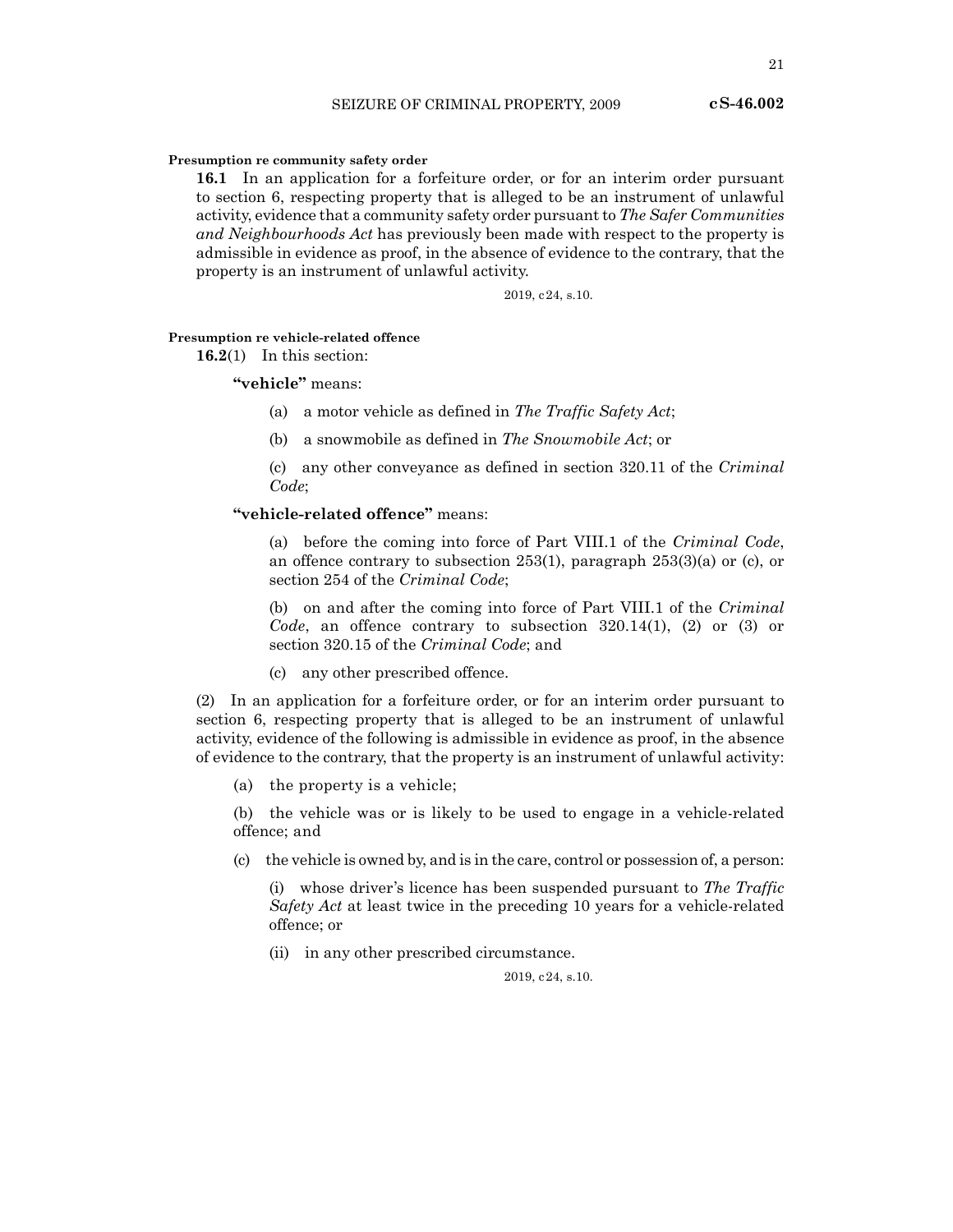# **Presumption re firearm associated with gangs or terrorism**

**16.3**(1) In this section:

**"firearm"** means a prohibited firearm or a restricted firearm as defined in Part III of the *Criminal Code*;

**"gang"** means:

(a) a group of individuals, usually identified by a group name or designation, who associate with each other for a criminal purpose; or

(b) any prescribed gang or prescribed person;

**"person"** includes a partnership, limited partnership or unincorporated organization of persons.

(2) In an application for a forfeiture order, or for an interim order pursuant to section 6, respecting property that is alleged to be an instrument of unlawful activity, evidence of the following is admissible in evidence as proof, in the absence of evidence to the contrary, that the property is an instrument of unlawful activity:

(a) a firearm was located on or in the property or had been on or in the property; and

(b) the firearm was or had been in the possession of an individual who is a member of or affiliated with:

- (i) a gang; or
- (ii) a listed entity as defined in section 83.01 of the *Criminal Code*.

2019, c24, s.10.

#### **Presumption re sexual offence**

**16.4**(1) In this section, **"specified sexual offence"** means an offence contrary to:

- (a) any of the following provisions of the *Criminal Code*:
	- (i) section 151 (Sexual interference);
	- (ii) section 152 (Invitation to sexual touching);
	- (iii) section 153 (Sexual exploitation);
	- (iv) section 153.1 (Sexual exploitation of person with disability);
	- (v) subsection 160(3) (Bestiality in presence of or by child);
	- (vi) section 163.1 (Child pornography);
	- (vii) section 170 (Parent or guardian procuring sexual activity);
	- (viii) section 171 (Householder permitting prohibited sexual activity);
	- (ix) section 171.1 (Making sexually explicit material available to child);
	- (x) section 172.1 (Luring a child);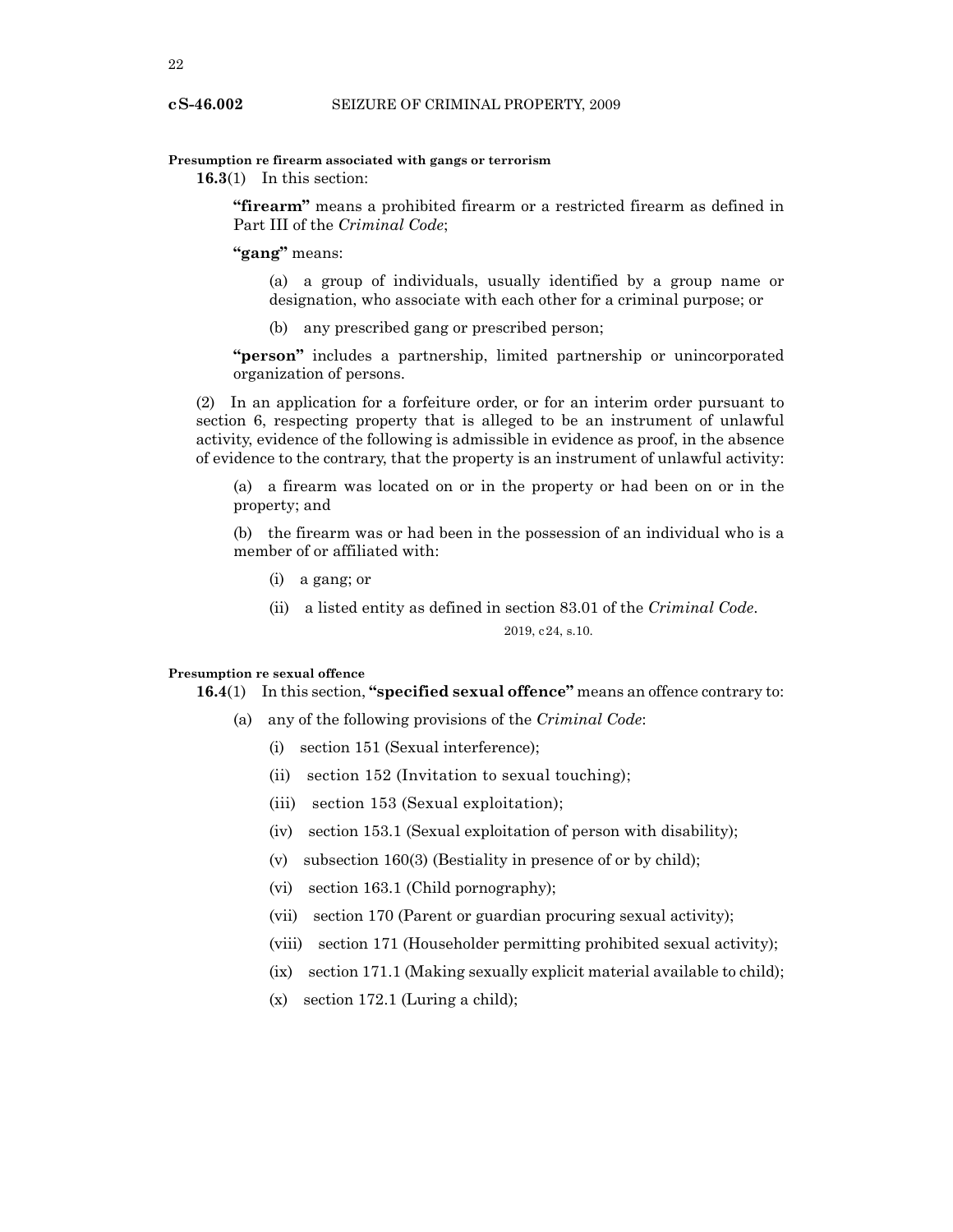(xi) section 172.2 (Agreement or arrangement — sexual offence against child);

(xii) section 271 (Sexual assault);

(xiii) subsection 286.1(2) (Obtaining sexual services for consideration from person under 18 years);

(xiv) subsection 286.2(2) (Material benefit from sexual services provided by person under 18 years);

(xv) subsection 286.3(2) (Procuring — person under 18 years); or

(b) any other prescribed provision of the *Criminal Code*.

(2) In an application for a forfeiture order, or for an interim order pursuant to section 6, respecting property that is alleged to be an instrument of unlawful activity, evidence that a specified sexual offence occurred on or in the property is admissible in evidence as proof, in the absence of evidence to the contrary, that the property is an instrument of unlawful activity.

2019, c24, s.10.

### **Presumption re criminal organization offence**

**17** In an application for a forfeiture order, or for an interim order pursuant to section 6, evidence that a person has been found guilty or convicted of a criminal organization offence as defined in section 2 of the *Criminal Code* is admissible in evidence as proof, in the absence of evidence to the contrary, that the person is a member of a criminal organization.

2019, c24, s.11.

#### **Proceedings by statement of claim**

**17.1**(1) Unless otherwise provided for in this Act or the regulations, *The Queen's Bench Rules* apply to all proceedings commenced pursuant to this Act.

(2) If the director proceeds by statement of claim and no statement of defence is filed by the defendant or defendants within the time limit set out in *The Queen's Bench Rules*:

(a) the claim may be noted for default of defence and no defence is permitted to be filed unless the court is satisfied that it is clearly in the interests of justice to allow a defence to be filed;

(b) if a claim has been noted for default, the director may apply without notice to the court for judgment and the court shall not require the director to provide any notification or service of the application for judgment on a defendant; and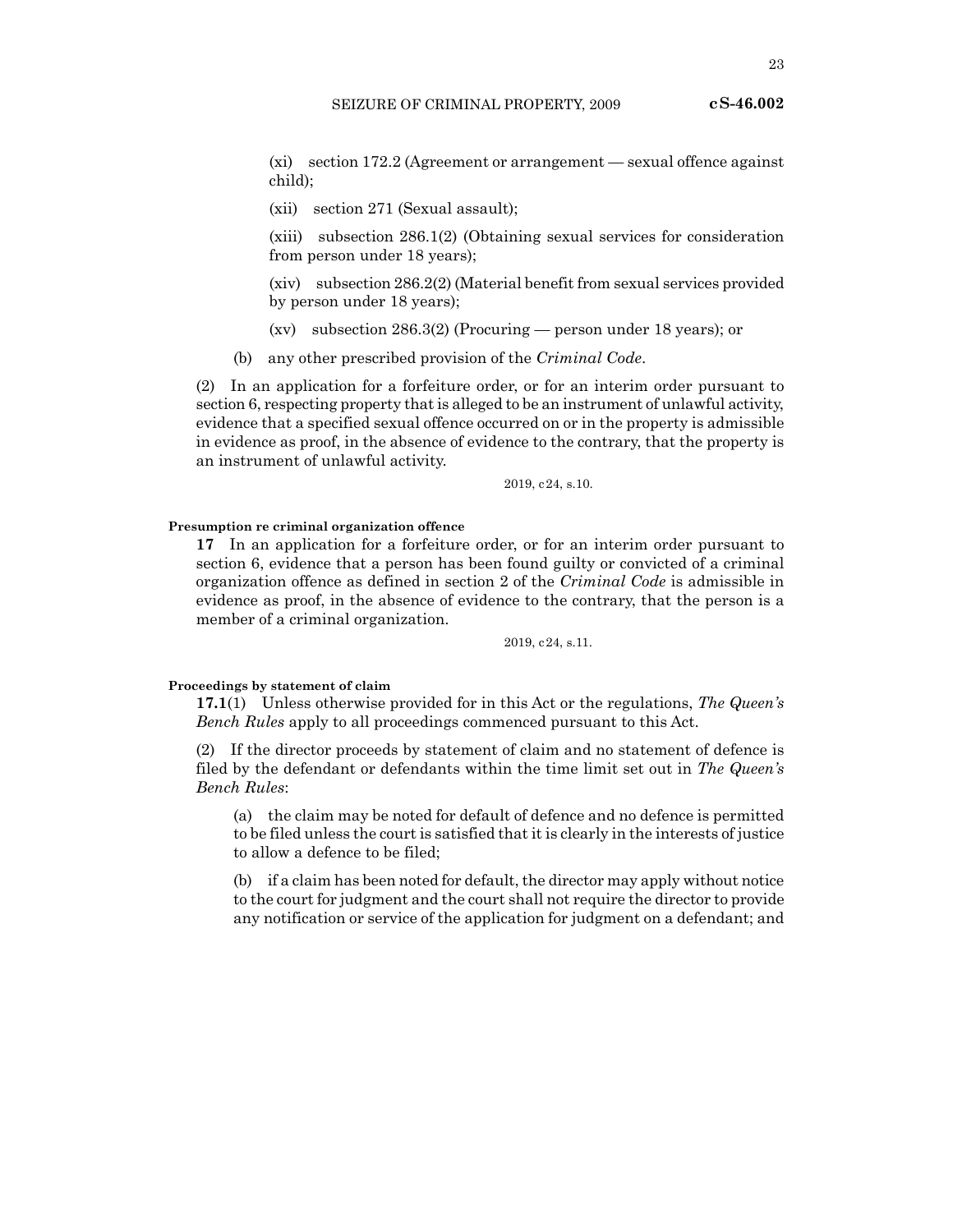(c) in considering an application without notice made pursuant to clause (b), the court shall:

(i) for the purposes of subsection 7(1), consider that the facts set forth in the statement of claim are proven to be true; and

(ii) if satisfied that the property is proceeds of unlawful activity or an instrument of unlawful activity, grant a forfeiture order pursuant to subsection 7(1) together with any other relief the court considers appropriate.

(3) If a statement of defence is filed in accordance with *The Queen's Bench Rules*, the defendant is compellable to attend for questioning and to answer all questions broadly relevant to the proceedings.

(4) The director and any person acting for or under the direction of the director pursuant to this Act is not a compellable witness for the purpose of questioning.

(5) If a defendant is questioned in accordance with subsection (3), the transcript of the questioning is, on filing with the court, deemed to be sealed and not reviewable by anyone except the court, a party to the proceedings or counsel to a party to the proceedings for the purpose of the proceedings.

(6) The director may satisfy the requirements of section 13 by filing a certificate at the time of trial or at the time the application is made pursuant to clause  $(2)(b)$ setting out the prior registered interest in the property and any other interest the director has reason to believe exists.

(7) *The Queen's Bench Rules* with respect to expedited or simplified proceedings do not apply to applications made pursuant to this Act unless agreed to by the director.

(8) The director may, at his or her discretion, cross-examine a person purporting to have signed an affidavit with respect to a proceeding commenced pursuant to this Act.

(9) The director may apply to the court for an order fixing the date, time and place for cross-examination pursuant to subsection (8) if the director and the person to be cross-examined fail to agree on a date, time and place.

2013, c.34, s.7; 2018, c.42, s.65; 2019, c24, s.12.

### **Appeal of order**

**18**(1) Subject to section 21, an order made pursuant to this Act may only be appealed to the Court of Appeal:

- (a) on a question of law; and
- (b) with leave of a judge of the Court of Appeal.

(2) An application for leave to appeal must be made within 14 days after the day the order of the court is pronounced or within any further time the Court of Appeal may allow.

(3) A notice of appeal must be served on the parties to the original application within 14 days after an order has been served.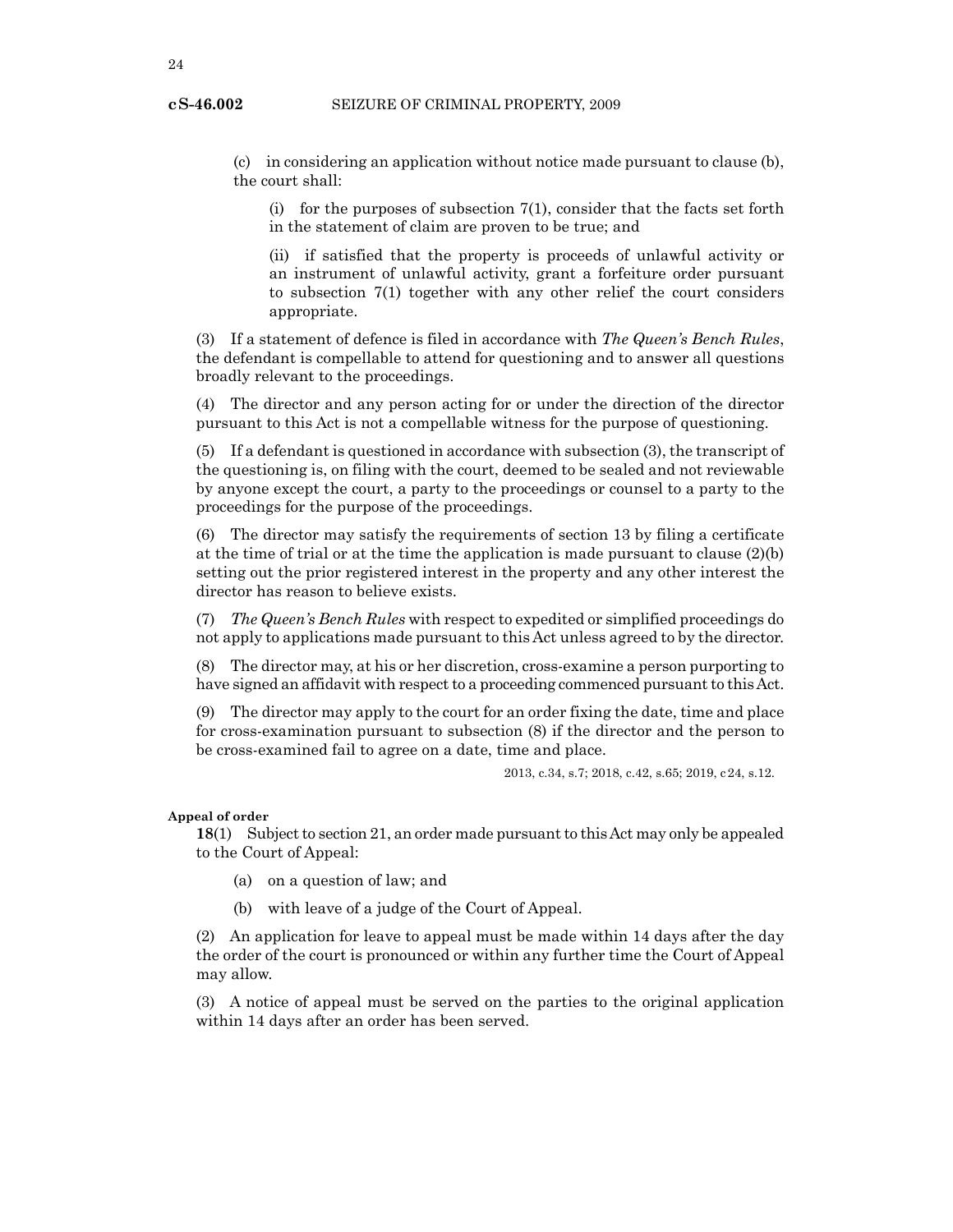(4) The director is a party to any appeal and is entitled to be heard, by counsel or otherwise, on the appeal.

(5) Subject to any order made pursuant to clause  $6(1)(e)$ , property that is subject to an order made pursuant to section 6 restraining property, or that is subject to a notice mentioned in subsection 10.5(1), remains subject to restraint until the latest of the following dates:

- (a) the date on which the appeal period mentioned in subsection (2) expires;
- (b) the date on which the Court of Appeal grants leave to appeal;
- (c) if the Court of Appeal grants leave to appeal, the date on which the appeal is determined or abandoned.

(6) Subsection (5) is not to be interpreted as granting to any person a right to appeal that is not otherwise granted pursuant to this Act.

2009, c.S-46.002, s.18; 2019, c24, s.13.

#### **Decision by Court of Appeal**

**19**(1) On the hearing of an appeal, the Court of Appeal may:

- (a) dismiss the appeal;
- (b) allow the appeal;
- (c) allow the appeal subject to terms;
- (d) vary the order of the court; or
- (e) make any other order that the Court of Appeal considers appropriate.

(2) The Court of Appeal may make any order as to costs that the Court of Appeal considers appropriate.

2009, c.S-46.002, s.19.

#### **No further appeal**

**20** The decision of the Court of Appeal is final and there is no further appeal.

2009, c.S-46.002, s.20.

#### **No appeal of forfeiture order**

**21** There is no appeal of a forfeiture order.

2009, c.S-46.002, s.21.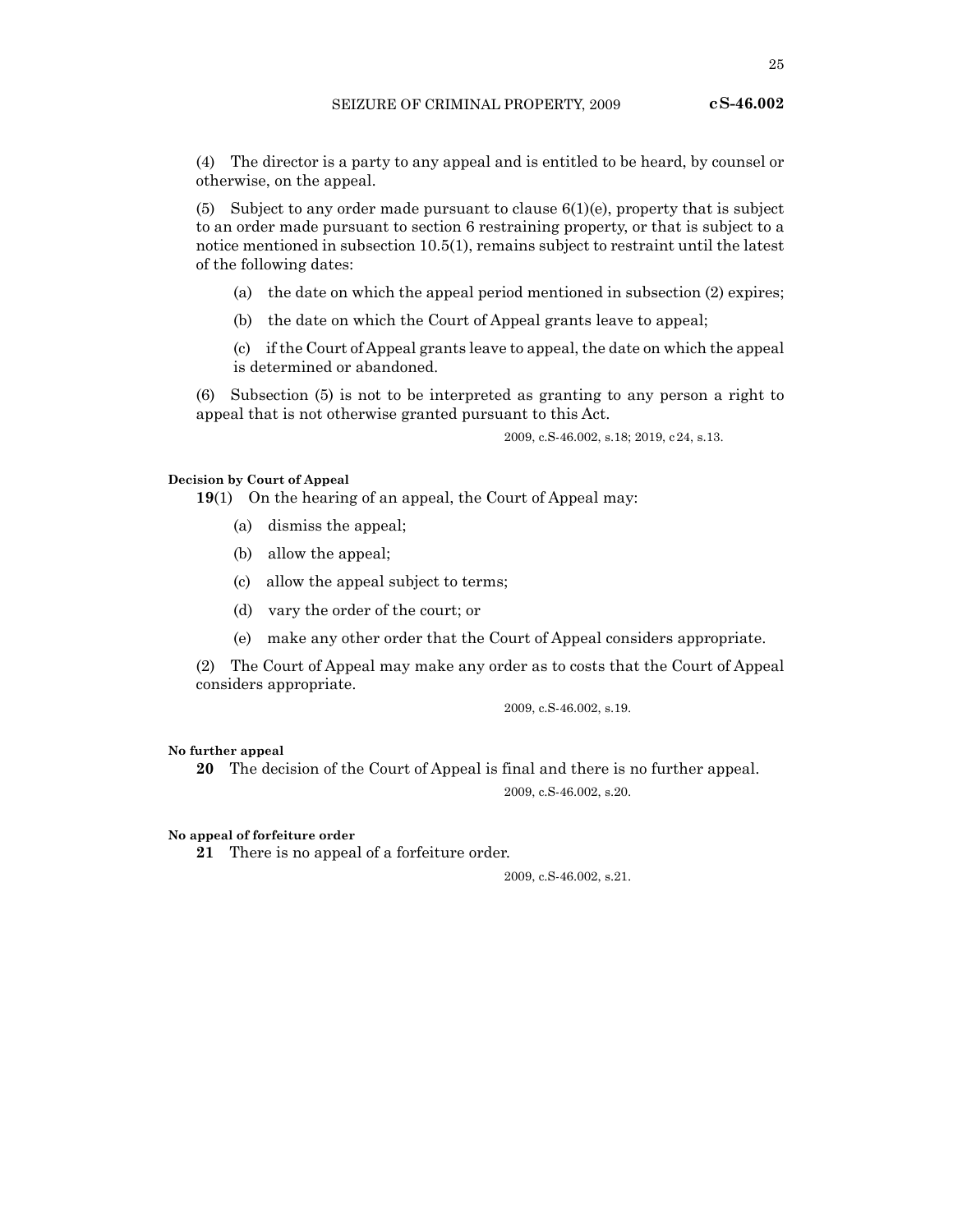# PART IV **Administration**

# **Director appointed**

**22**(1) The minister may appoint a person as director and may appoint one or more other persons as deputy directors.

- (2) The director is responsible for:
	- (a) determining whether to commence proceedings pursuant to this Act;
	- (b) commencing and conducting proceedings pursuant to this Act; and
	- (c) performing any other duties assigned by this Act.

(3) The director may appoint any person to carry out any responsibility imposed on the director pursuant to this Act or to exercise any of the powers conferred on the director pursuant to this Act that the director believes may be more conveniently carried out or exercised by that person.

(4) The director may impose any limitations or terms and conditions that the director considers appropriate on an appointment pursuant to subsection (3).

(5) The exercise of any of the director's powers or the carrying out of any of the director's responsibilities by a person who is appointed pursuant to subsection (3) is deemed to be the exercise or the carrying out by the director.

2009, c.S-46.002, s.22.

# **Director may collect information**

**23**(1) In this section:

(a) **"government institution"** means a government institution as defined in *The Freedom of Information and Protection of Privacy Act*;

(b) **"local authority"** means a local authority as defined in *The Local Authority Freedom of Information and Protection of Privacy Act*.

(2) The director is authorized to collect information, including personal information, from a government institution, local authority or other source for the following purposes:

(a) to determine whether proceedings should be commenced pursuant to this Act;

- (b) to conduct proceedings pursuant to this Act;
- (c) to enforce or comply with an order made pursuant to this Act.
- (3) A government institution, local authority or other source:

(a) is authorized to disclose information, including personal information, to the director for a purpose set out in subsection (2); and

(b) must provide the director with information requested by the director for a purpose set out in subsection (2).

(4) Notwithstanding subsection (3), a government institution, local authority or other source is not required to disclose to the director information that is subject to solicitor-client privilege or any other privilege.

2009, c.S-46.002, s.23; 2019, c24, s.14.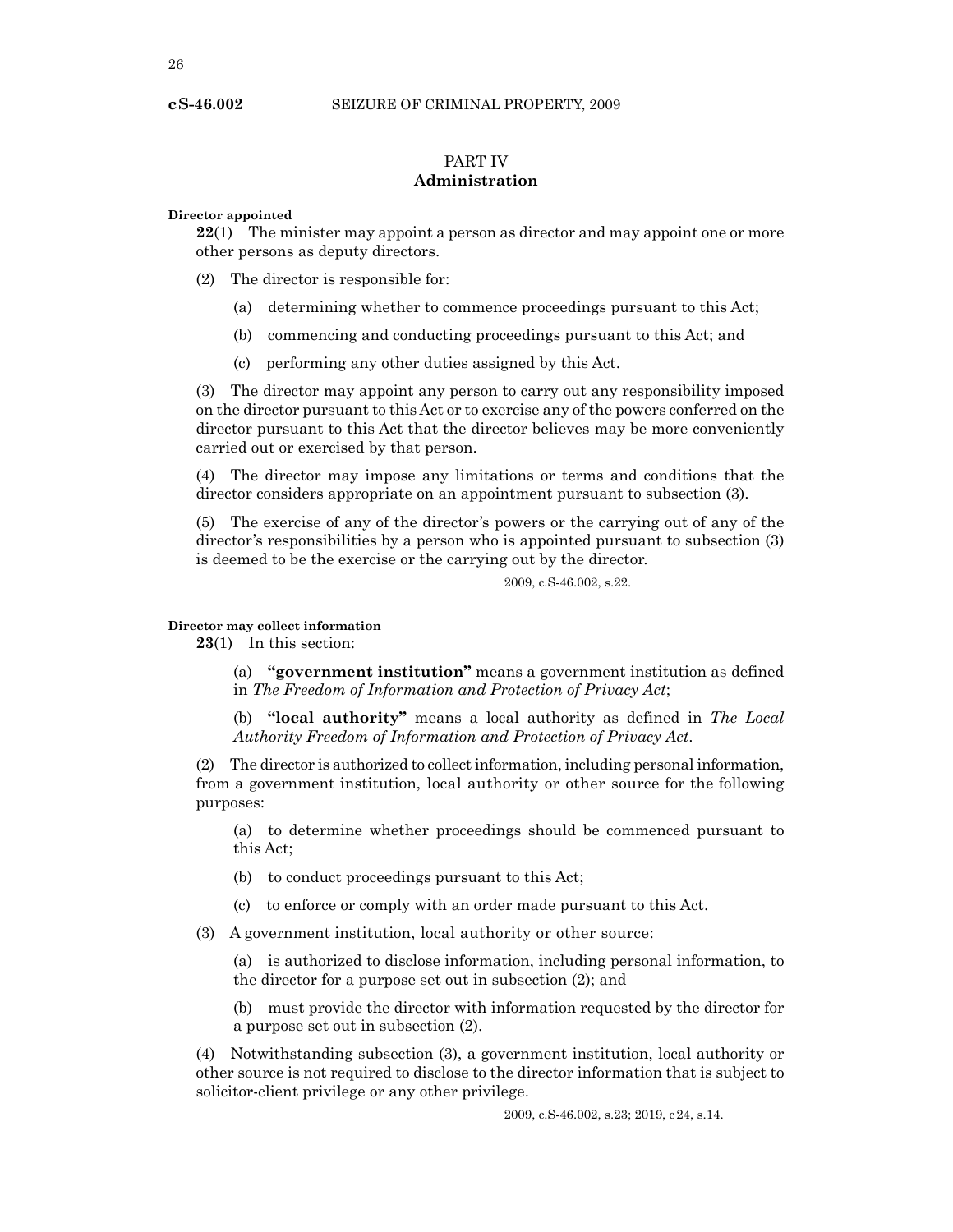27

# **Information from registered interest holders**

**23.1**(1) In this section:

**"registered interest"** means:

(a) with respect to real property, an interest registered against the property in accordance with *The Land Titles Act, 2000* or any former *Land Titles Act*; and

(b) with respect to personal property, a security interest registered against the property in accordance with *The Personal Property Security Act, 1993* or any former *Personal Property Security Act*;

**"registered interest holder"** means a person who has a registered interest in property.

(2) For any of the purposes set out in clauses 23(2)(a) to (c), the director is authorized to collect information from a registered interest holder concerning the registered interest that the holder has in a specific property.

(3) A registered interest holder is authorized and required to disclose information to the director concerning the registered interest that the holder has in a specific property for a purpose set out in clauses 23(2)(a) to (c).

(4) Notwithstanding subsection (3), a registered interest holder is not required to disclose to the director information that is subject to solicitor-client privilege or any other privilege.

2019, c24, s.15.

#### **Authorized disclosure**

**24** The director may disclose information obtained pursuant to subsection 23(2):

(a) in order to exercise any power or duty pursuant to this Act;

(b) for a purpose for which the information could be collected pursuant to that subsection; and

(c) to a person pursuant to an agreement entered into pursuant to section 25. 2009, c.S-46.002, s.24.

#### **Reciprocal information exchange agreements**

**25** The director may disclose information obtained pursuant to this Act to a person employed by a government inside or outside of Canada who is assigned duties and responsibilities pursuant to an Act that allows for the civil forfeiture of proceeds of unlawful activity or instruments of unlawful activity if:

(a) the director has entered into an agreement with that government for the reciprocal exchange of information relating to the civil forfeiture of the property; and

(b) the director is satisfied that the information will be used only for purposes related to the civil forfeiture of property in that jurisdiction.

2009, c.S-46.002, s.25.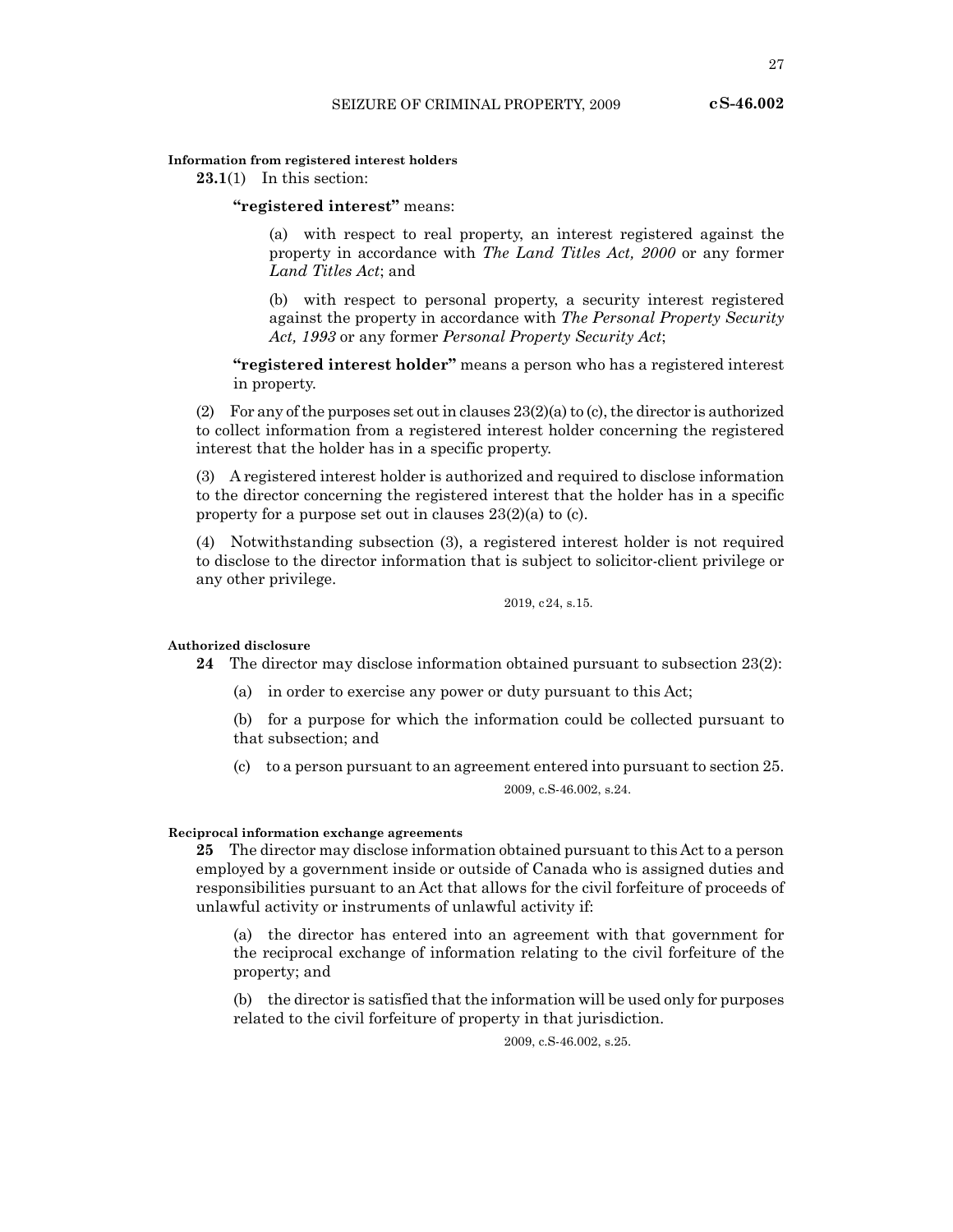### **Agreements with other jurisdictions**

**26** Subject to the approval of the Lieutenant Governor in Council, the director may enter into an agreement with a government inside or outside of Canada to enable that government to provide information to the director that will assist the director in exercising or performing the director's powers and duties pursuant to this Act.

2009, c.S-46.002, s.26.

### **Proceedings pursuant to agreements**

**26.1**(1) A proceeding may be commenced under this Act pursuant to an agreement entered into with another government pursuant to section 26.

(2) Subject to the regulations, property that is forfeited to the Crown pursuant to a proceeding mentioned in subsection (1) may be:

- (a) delivered to the other government, in whole or in part; or
- (b) retained in Saskatchewan and dealt with in accordance with this Act.

2019, c24, s.16.

# **Asset manager appointed**

**27**(1) The minister may appoint a person as asset manager and may appoint one or more other persons as deputy asset managers.

(2) The asset manager is responsible for taking possession of and managing the following:

(a) property forfeited to the Crown pursuant to this Act;

(b) property that is the subject of a management order obtained by the Crown pursuant to section 83.13, 462.331 or 490.81 of the *Criminal Code* or section 93 of the *Cannabis Act* (Canada);

(c) property that is subject to a restraint order obtained by the Crown pursuant to section 462.33 or 490.8 of the *Criminal Code* or section 91 of the *Cannabis Act* (Canada);

(d) property forfeited to the Crown pursuant to section 83.14, 199, 462.37, 462.38, 462.43, 490, 490.01, 490.1, 490.2 or 491.1 of the *Criminal Code* or section 94 or 95 of the *Cannabis Act* (Canada);

(e) any other property forfeited to the Crown pursuant to a prescribed provision of:

- (i) the *Criminal Code*;
- (ii) the *Cannabis Act* (Canada); or
- (iii) any other prescribed Act.

(3) The asset manager is responsible for taking possession of and managing property that is the subject of an interim order pursuant to section 6 in which the court assigns duties to the asset manager.

2009, c.S-46.002, s.27; 2018, cC-2.111, s.7-18.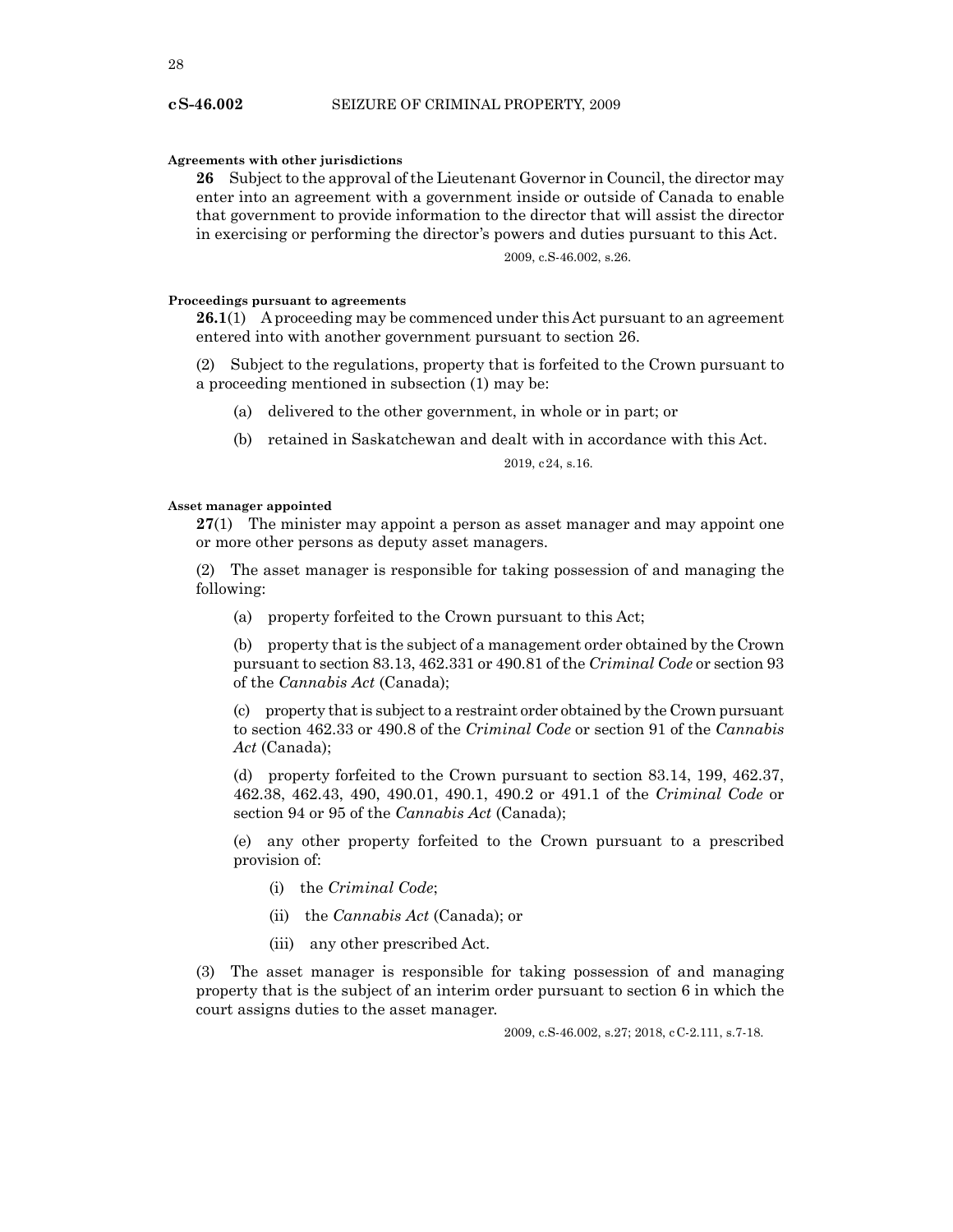### **Powers of asset manager**

**28**(1) Subject to the terms of an order of the court, the asset manager may manage, sell or otherwise dispose of or deal with property mentioned in section 27, other than cash, in the manner that the asset manager considers appropriate, including:

(a) preserving or managing forfeited property for the length of time and on the terms that the asset manager considers appropriate;

(b) doing anything that the asset manager considers appropriate for the ongoing management or operation of forfeited property before it is sold or otherwise disposed of, including making improvements to the property to maintain or increase its value;

(c) selling, assigning or otherwise disposing of the forfeited property, or any interest in the property, at the price and on the terms that the asset manager considers appropriate; and

(d) donating or destroying the forfeited property if:

(i) the property is perishable, rapidly depreciating or requiring so much repair or improvement that a sale is not commercially viable;

- (ii) the property has little or no commercial value; or
- (iii) the donation or destruction of the property is in the public interest.

(2) The asset manager may incur costs and expenses in managing and selling forfeited property.

(3) The asset manager may:

(a) provide directions to the sheriff regarding the seizure of property and the delivery of that property to the asset manager; and

(b) authorize a sheriff to sell forfeited property on behalf of the asset manager.

2009, c.S-46.002, s.28.

### **Power of sheriff to seize forfeited property**

**29**(1) The sheriff may seize property mentioned in clauses 27(2)(a) to (e) that has been forfeited to the Crown on the instruction of the asset manager pursuant to subsection 28(3).

(2) A sheriff acting pursuant to subsection (1) has all the powers of a sheriff acting pursuant to *The Executions Act*.

(3) The sheriff shall be paid the costs of any seizure conducted pursuant to this Act by the asset manager from the proceeds mentioned in clause 34(2)(a).

2009, c.S-46.002, s.29.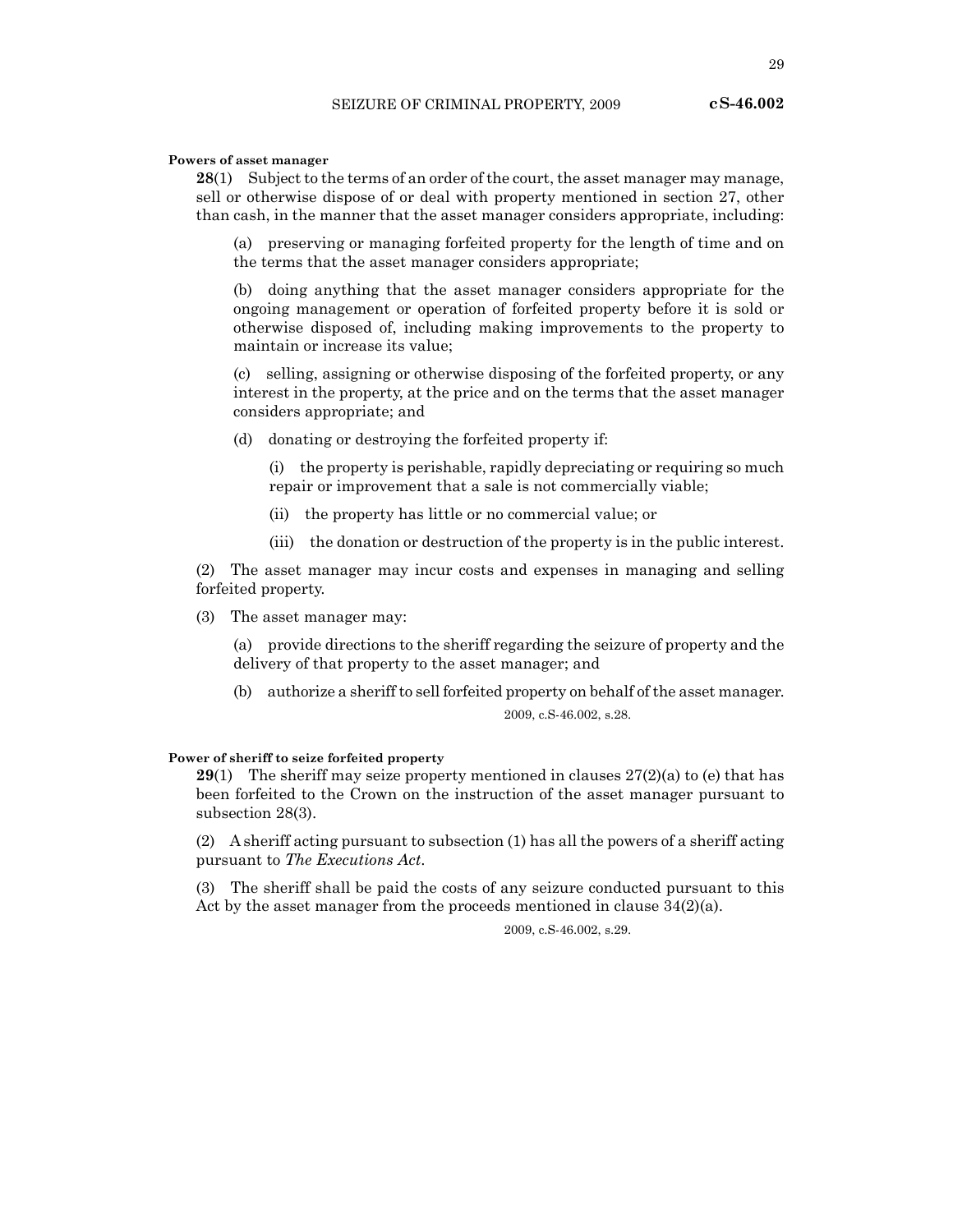# PART V **Criminal Property Forfeiture Fund**

# **Criminal property forfeiture fund established**

**30**(1) The criminal property forfeiture fund is established.

(2) The fund consists of:

(a) all moneys generated by the possession and management of property mentioned in section 27, including, if applicable, dispositions of that property;

(b) all moneys donated, bequeathed or given to the fund;

- (c) advances from the general revenue fund;
- (d) all moneys appropriated by the Legislature for the purposes of the fund;
- (e) all investments of the fund and earnings on those investments;

(f) any other moneys that may be designated by the Lieutenant Governor in Council.

(3) Notwithstanding *The Financial Administration Act, 1993*, the moneys described in subsection (2) shall be deposited in the fund and not the general revenue fund.

The minister shall administer the fund in accordance with this Act.

(5) The fiscal year of the fund is the period commencing on April 1 in one year and ending on March 31 in the following year.

(6) With respect to each fiscal year of the fund, the minister shall, in accordance with section 13 of *The Executive Government Administration Act*, submit to the Lieutenant Governor in Council:

- (a) a report on the business of the fund for the preceding fiscal year; and
- (b) a financial statement showing the business of the fund for the preceding fiscal year, in any form that Treasury Board may require.

(7) The minister shall, in accordance with section 13 of *The Executive Government Administration Act*, lay before the Legislative Assembly each report and statement mentioned in subsection (6).

(8) The Provincial Auditor, or any other auditor or firm of auditors that the Lieutenant Governor in Council may designate, shall audit the accounts and transactions of the fund:

- (a) annually; and
- (b) at any other times that the Lieutenant Governor in Council may specify.

2009, c.S-46.002, s.30; 2014, c.E-13.1, s.62.

#### **Investments of fund**

**31**(1) The minister may invest any moneys in the fund not presently required for the purposes of the fund in any class of investments authorized for the investment of money in the general revenue fund pursuant to *The Financial Administration Act, 1993*.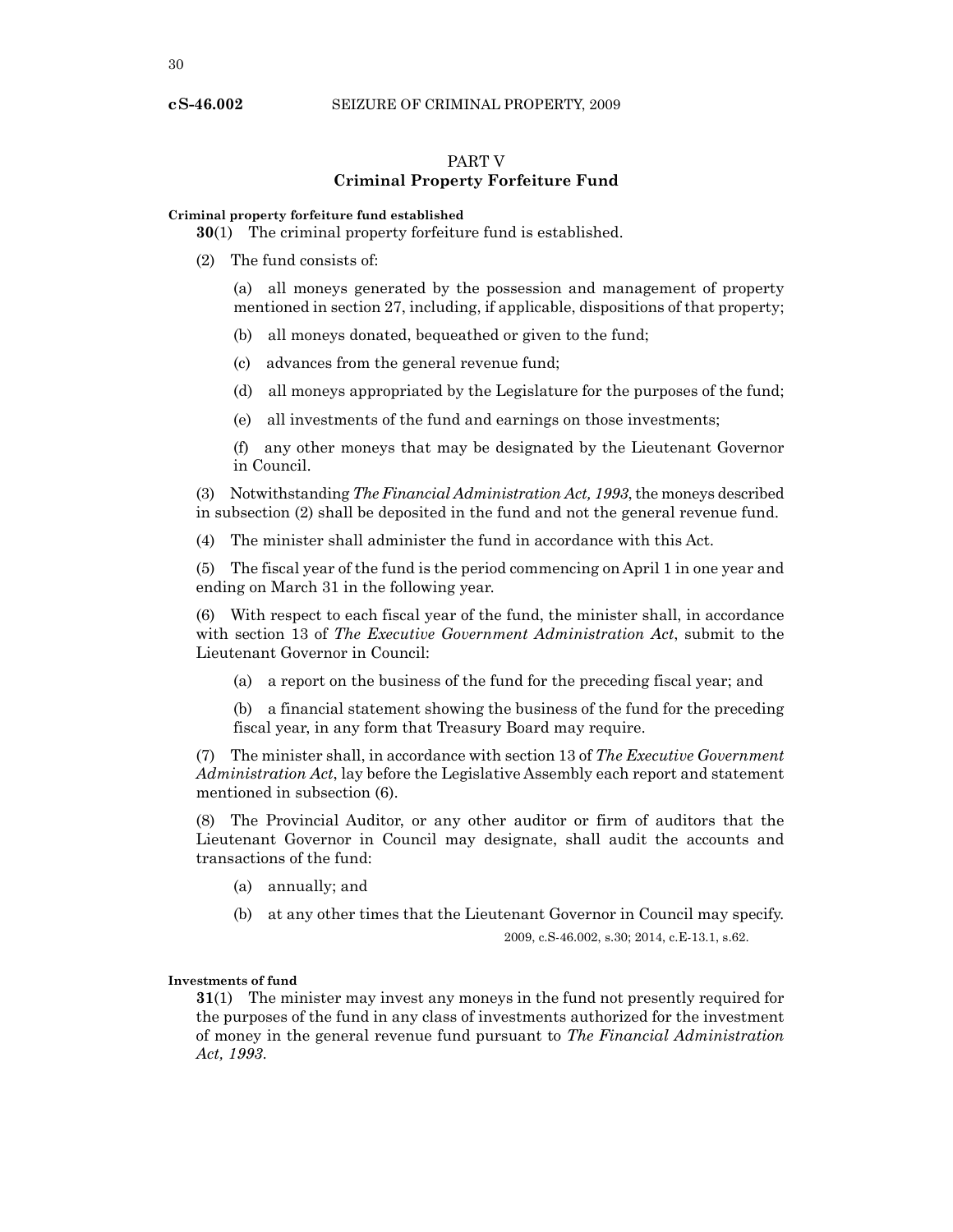(2) The minister may dispose of any securities in which any part of the fund has been invested pursuant to subsection (1), subject to the terms of the investment, in any manner and on any terms that the minister considers advisable.

(3) Notwithstanding subsection (1), the minister may invest any moneys in the fund by placing the moneys with the public guardian and trustee, as defined in *The Public Guardian and Trustee Act*, pursuant to section 6.2 of that Act.

2009, c.S-46.002, s.31.

# **Powers of minister re fund**

**32**(1) The minister may take any action that the minister considers necessary for the purposes of managing, investing or disposing of all or any part of the assets of the fund, and, without limiting the generality of the foregoing, may:

(a) enter into any agreement;

(b) engage the services of or retain technical, professional or other advisers, specialists or consultants.

(2) The costs incurred pursuant to subsection (1) in, and other expenses related to, managing, investing or disposing of all or any part of the assets of the fund are a charge on and payable out of the fund.

2009, c.S-46.002, s.32.

# **Treasury Board orders and directives**

**33** The fund is subject to any orders made and any directives issued by Treasury Board pursuant to *The Financial Administration Act, 1993*.

2009, c.S-46.002, s.33.

# **Use of fund**

**34**(1) Subject to the terms of a protection order, the fund is to be used in accordance with this section.

(2) Money paid into the fund pursuant to clause  $30(2)(a)$  may be used for the following purposes:

(a) for costs and expenses incurred by the asset manager in managing and selling forfeited property;

(b) for costs and expenses incurred by the director in bringing an application for forfeiture or commencing administrative forfeiture proceedings, including any costs and expenses incurred in any proceedings leading to the forfeiture;

(c) on an equal basis to police operations and to the victims' fund at the direction of the minister and the minister responsible for *The Police Act, 1990*;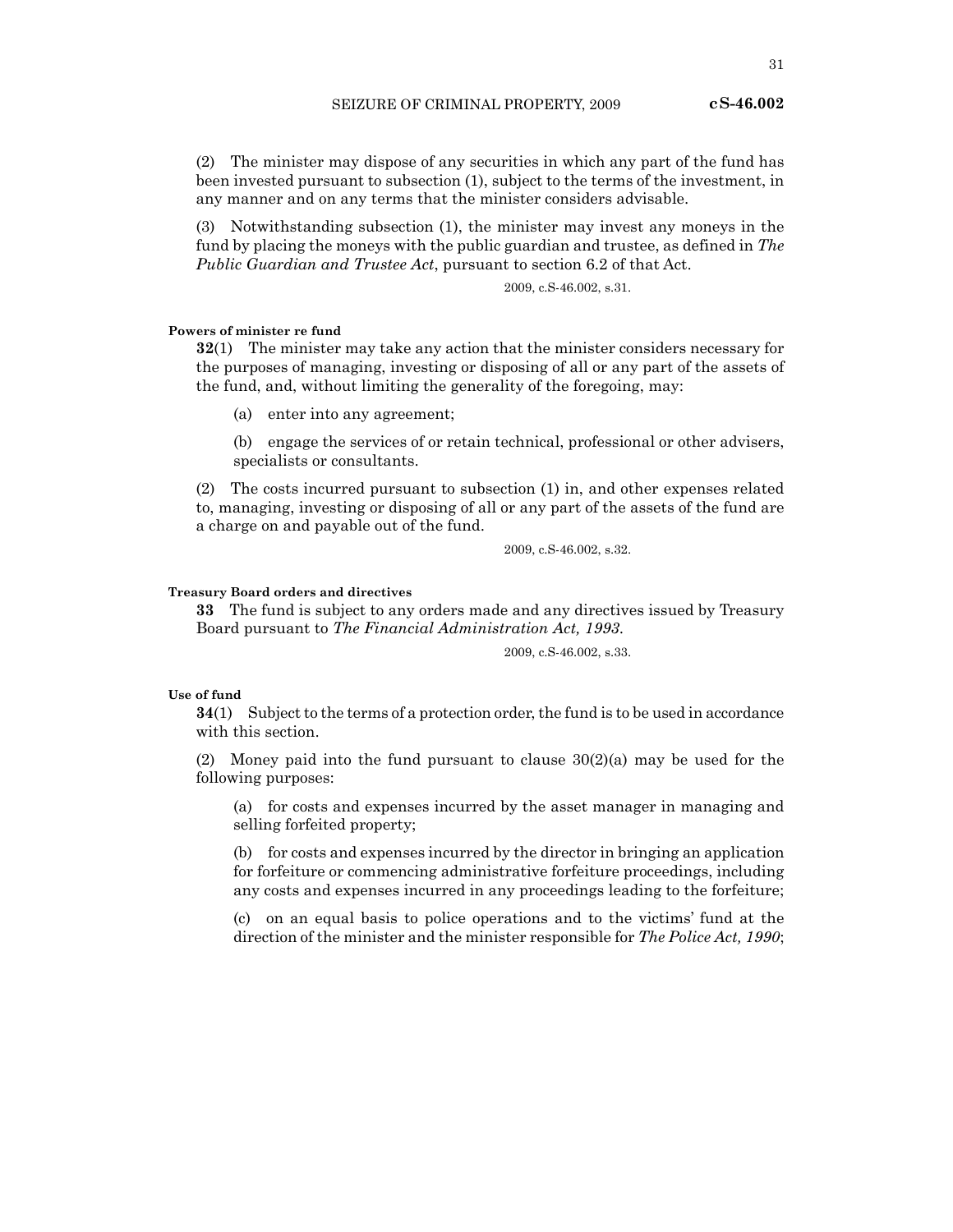- (d) to pay for labour, supervisory and administrative costs associated with:
	- (i) taking possession of and managing property pursuant to Part IV of this Act; and
	- (ii) the administration of the fund;
- (e) for any other prescribed purpose.

(3) Money paid into the fund pursuant to clauses  $30(2)(b)$  to (f) may be distributed at the direction of the minister.

2009, c.S-46.002, s.34; 2014, c.6, s.5.

# PART VI **General**

# **Other remedies reserved**

**35** Any rights provided pursuant to this Act are in addition to, and do not derogate from, the right to commence any other action or proceeding that exists at common law or pursuant to any other Act.

2009, c.S-46.002, s.35.

#### **Limitation of proceedings**

**35.1** Notwithstanding *The Limitations Act*, no application or administrative forfeiture proceeding pursuant to this Act may be commenced after two years from the day on which the director becomes satisfied that property is proceeds of unlawful activity or an instrument of unlawful activity.

2013, c.34, s.8; 2014, c.6, s.6.

# **No interest in property**

**36** In an application made pursuant to this Act, a person cannot claim to have an interest in property if it would be an offence under the law of Canada or Saskatchewan for the person to possess the property.

2009, c.S-46.002, s.36.

## *The Escheats Act* **does not apply**

**37** *The Escheats Act* does not apply to property forfeited to the Crown pursuant to this Act.

2009, c.S-46.002, s.37.

# **Director not compellable as witness**

**38** Except in an application pursuant to this Act, the director, and any person acting for or under the direction of the director, cannot be compelled in court or in any other proceeding:

(a) to give evidence about information obtained by or on behalf of the director for the purposes of this Act; or

(b) to produce any document or other thing obtained by or on behalf of the director for the purposes of this Act.

2009, c.S-46.002, s.38.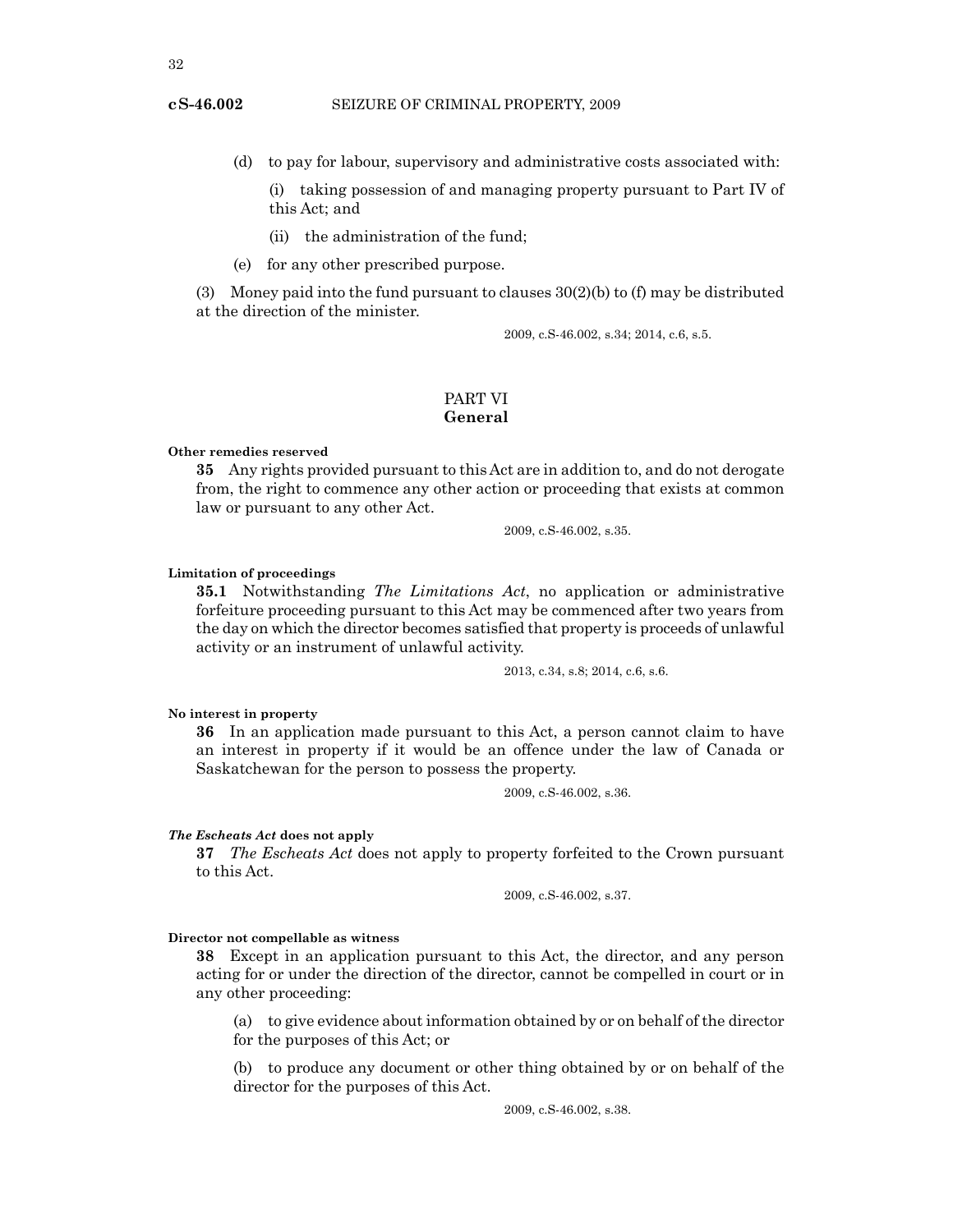#### **Evidence based on information and belief**

**38.1** Evidence based on information and belief is admissible with respect to any application pursuant to this Act.

2013, c.34, s.9.

# **Immunity**

**39** No action or proceeding lies or shall be commenced against the Crown, the minister, the director, any deputy director, the asset manager, any deputy asset manager or any sheriff if that person is acting pursuant to the authority of this Act or the regulations, for anything in good faith done, caused or permitted or authorized to be done, attempted to be done or omitted to be done by that person or by any of those persons pursuant to or in the exercise or supposed exercise of any power conferred by this Act or the regulations or in the carrying out or supposed carrying out of any order made pursuant to this Act or any duty imposed by this Act or the regulations.

2009, c.S-46.002, s.39.

# **Regulations**

**40** The Lieutenant Governor in Council may make regulations:

(a) defining, enlarging or restricting the meaning of any word or expression used in this Act but not defined in this Act;

(b) respecting the costs and expenses that the director may claim for bringing an application for forfeiture or commencing administrative forfeiture proceedings, including any costs and expenses incurred in any proceedings leading to the forfeiture;

- (c) for the purposes of clause  $9(1)(g)$ , prescribing rights and interests;
- (d) for the purposes of clause  $9(1)(h)$ , prescribing a class of persons;

(e) for the purposes of Part II.1, prescribing agencies or organizations as law enforcement agencies;

(f) for the purposes of clause  $10.2(1)(d)$ , prescribing the maximum fair market value of property;

(g) prescribing forms for the purposes of this Act;

(h) respecting the process for and legal effect of any registration, amendment or removal of any interest authorized by this Act in the land titles registry or the personal property registry;

(i) for the purposes of section 16.2:

(i) prescribing additional offences that fall under the definition of a vehicle-related offence; and

(ii) prescribing additional circumstances pursuant to subclause  $(2)(c)(ii)$ of that section;